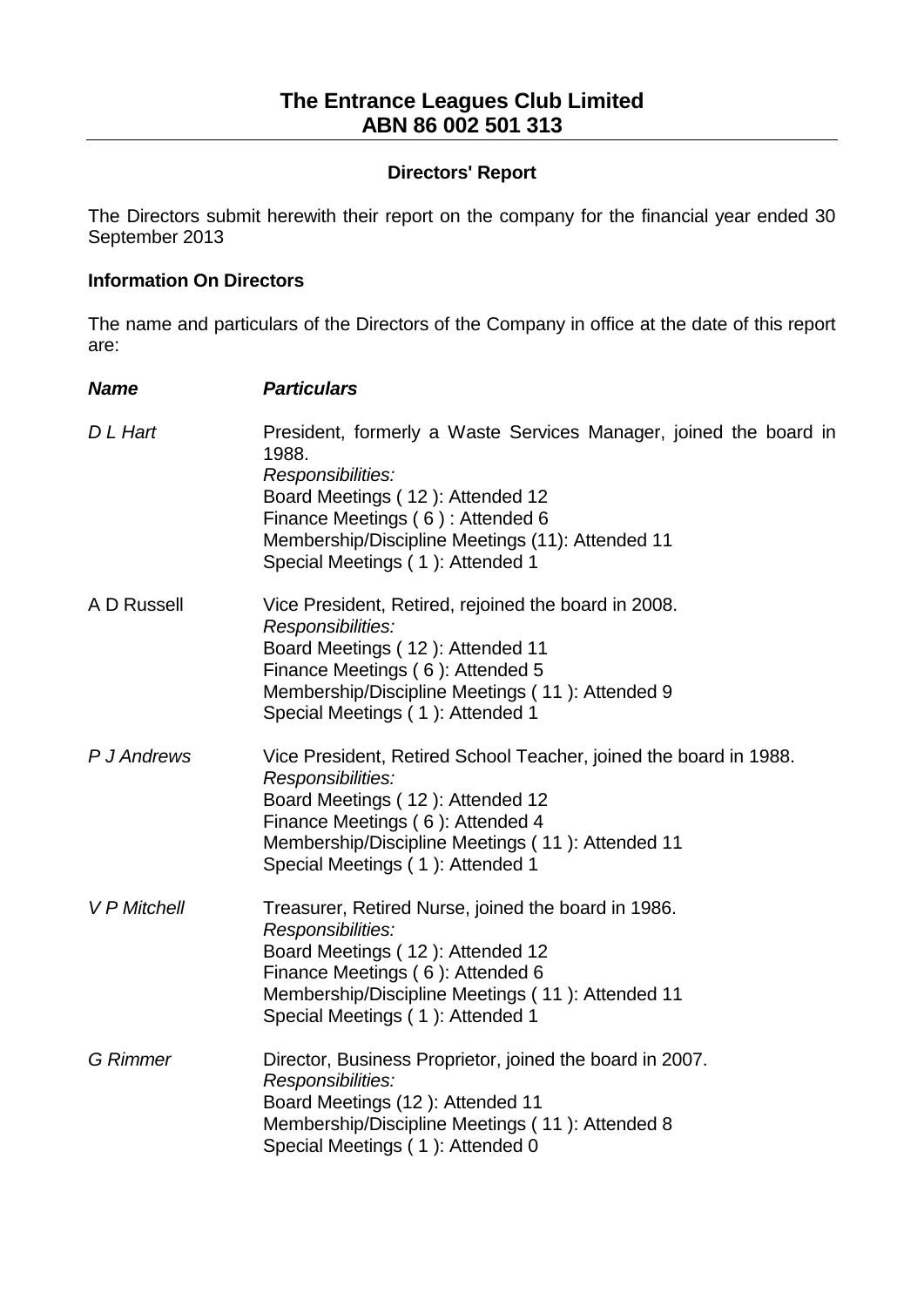## **Directors' Report**

| W Dawes           | Director, Retired, joined the board in 2011.<br>Responsibilities:<br>Board Meetings (12): Attended 12<br>Membership/Discipline Meetings (11): Attended 10<br>Special Meetings (1): Attended 1                                                     |
|-------------------|---------------------------------------------------------------------------------------------------------------------------------------------------------------------------------------------------------------------------------------------------|
| G Nixon           | Director, Business Unit Manager, joined the board in February 2013.<br>Responsibilities:<br>Board Meetings (8): Attended 7<br>Finance Meetings (4): Attended 4                                                                                    |
| P G Dawson        | Director, Travel Consultant, joined the board in 2008.<br>Responsibilities:<br>Board Meetings (12): Attended 10<br>Finance Meetings (6): Attended 4<br>Special Meetings (1): Attended 1                                                           |
| G J Josephs       | Director, Building Contractor, joined the board in 2011.<br><b>Responsibilities</b><br>Board Meetings (12): Attended 11<br>Finance Meetings (3): Attended 3<br>Membership/Discipline meetings (5): Attended 5<br>Special Meetings (1): Attended 1 |
| F Hartup          | Director, Company Director, joined the board in February 2012<br>Responsibilities:<br>Board Meetings (12): Attended 9<br>Finance Meetings (6): Attended 5<br>Special Meetings (1): Attended 1                                                     |
| <b>KN Eckford</b> | Ceased to act January 2013<br>Responsibilities whilst he was a director:<br>Board Meetings (4): Attended 3<br>Finance Meetings (2): Attended 2<br>Membership/Discipline (5): Attended 4                                                           |

# **Company Secretary**

Mr Mark Chaffey held the position of Company Secretary during and up until the end of the year.

## **Principal activities**

The company's principal activities during the course of the financial year were the operation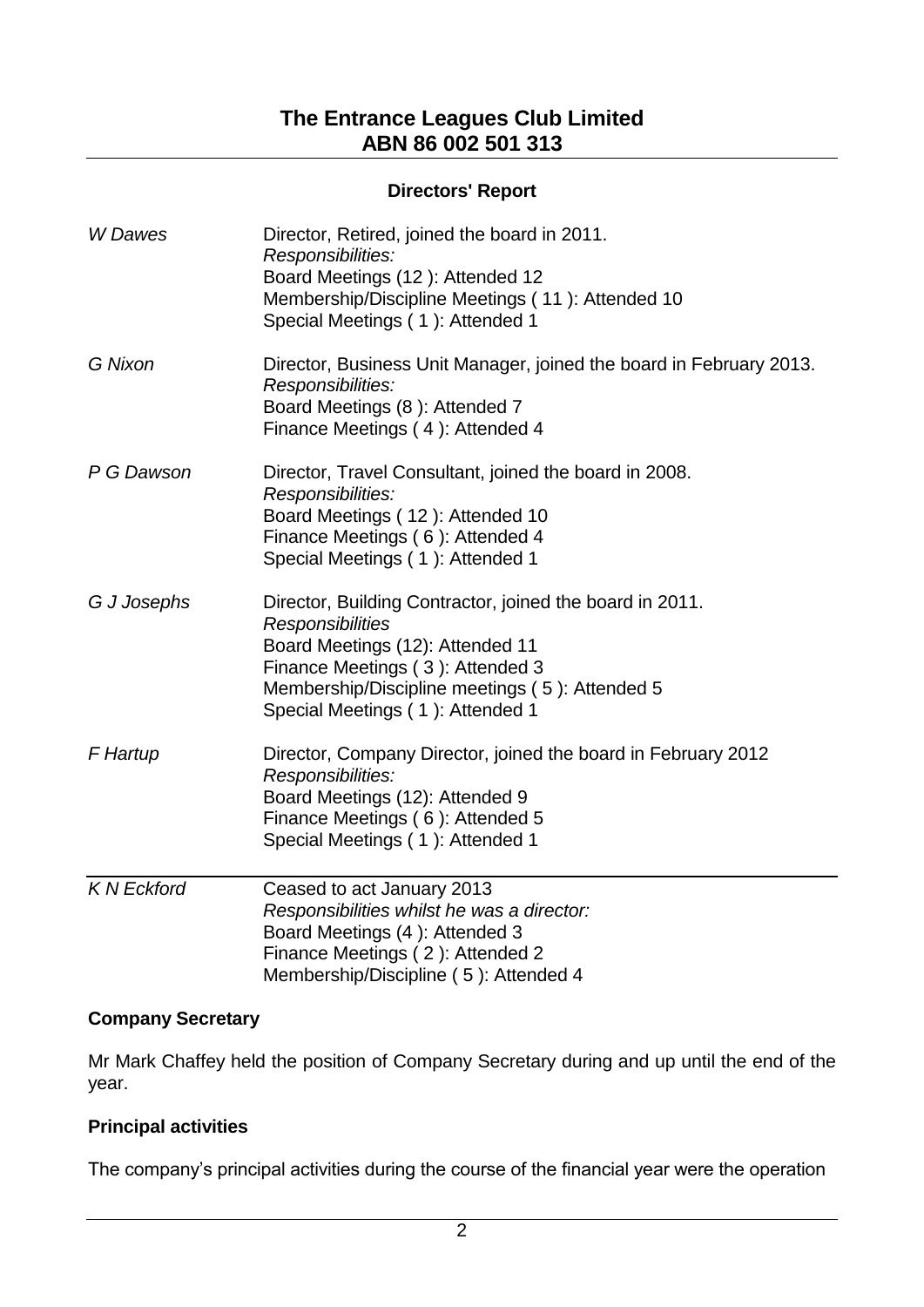## **Directors' Report**

## **Principal activities**

of a licensed club and to promote the game of rugby league football.

There were no significant changes in the nature of the company's activities during the financial year.

## **Membership**

The Company is a company limited by guarantee and is without share capital. The number of members as at 30 September 2013 and the comparison with last year is as follows:

| 2013 | 16,243 |
|------|--------|
| 2012 | 15,553 |

## **Operating result**

The net profit for the year amounted to \$300,500 compared with \$1,122,707 in the prior year. This resulted after charging \$1,377,821 (2012:\$1,256,149) for depreciation and amortisation.

# **Objectives**

## **Short-term Objectives**

The vision of the Board and Management is to run a successful business, to be profitable and financially sound, to retain a strong family atmosphere and provide family oriented facilities to the local community. An integral part of this vision is also to retain the personal touch that the Club has with its members and to continue to strive for customer service excellence. This is something that both the Board and Management believe will continue to give the Club a competitive edge as it continues to grow in membership numbers and size.

Be recognised in the community as a progressive and successful Club providing a significant contribution to the community as a whole.

## **Long-term Objectives**

Continue to develop and refine the Club Master Plan, which incorporates, establishing a cyclical refurbishment plan, acquiring additional gaming entitlements, further food options, achieving energy efficiency, upgrading gaming software and implementing a venue wide loyalty programme. The Club wants to ensure that it maintains an emphasis on friendly and personalised customer service.

These long term objectives will be supported by undertaking continual research of the Club's Key markets to ensure that the Club has a competitive edge in its market. The Club will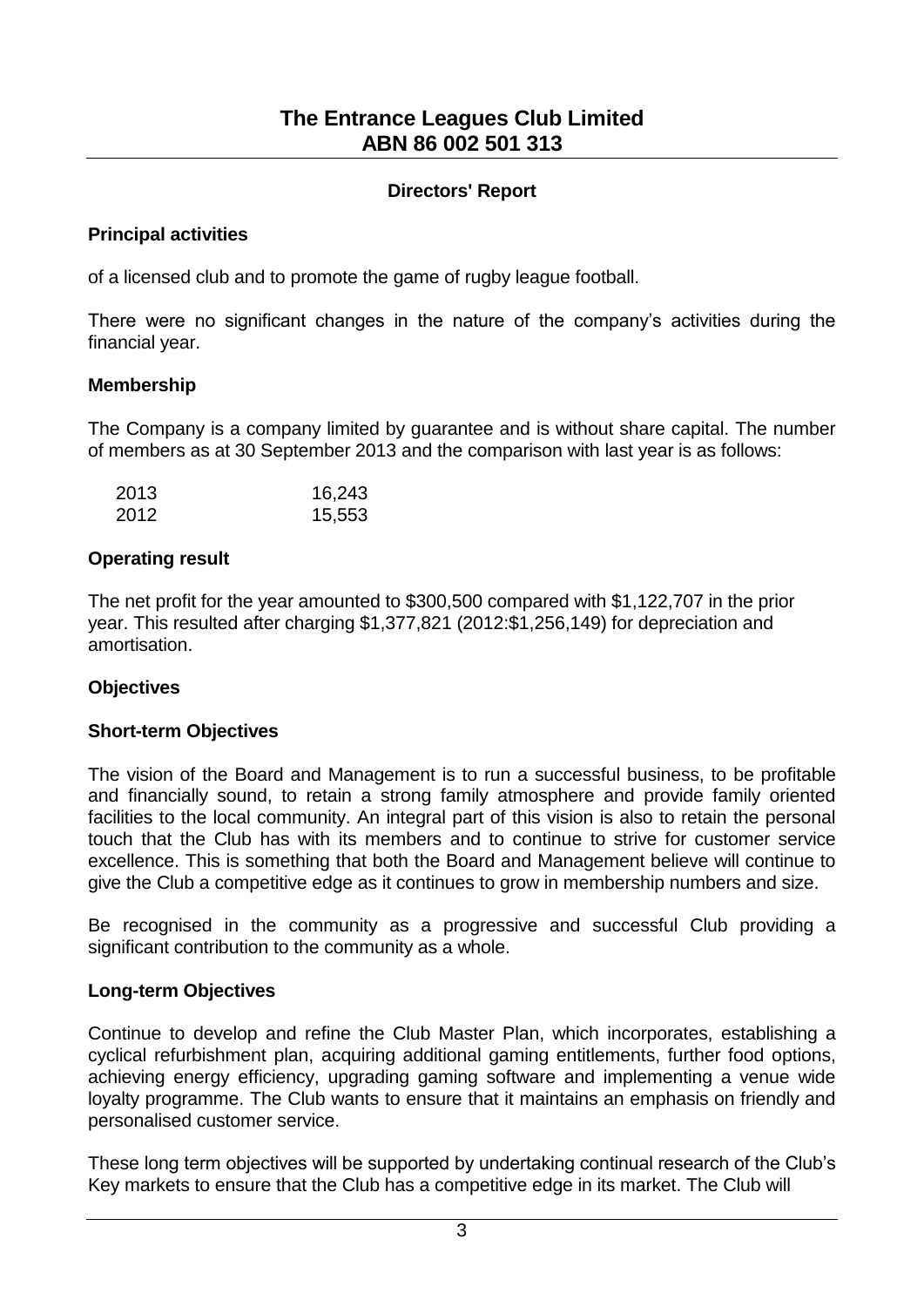## **Directors' Report**

## **Long-term Objectives**

continue to develop products that will foster stronger relationships with sporting groups, local community and local schools.

## **Strategy for achieving the objectives**

The strategy for achieving the Club's objectives is to ensure that the Club's Financial Performance is optimised and be able to be monitored by the Board to achieve desired outcomes. Ensuring the profitability of the gaming, and food and beverage sections are maximised through sound management principles and continuing to listen to our members & guests needs and to deliver on these needs.

## **Performance measurement and key performance indicators**

The Club has key performance indicators in place and these key performance indicators are monitored and reviewed on a regular basis to assist and formulate ways to achieve industry benchmark performance in all trading areas of the Club.

# **Liability of members on winding up**

The company is incorporated and domiciled in Australia as a company limited by guarantee. In accordance with the constitution of the company, every member of the company undertakes to contribute an amount limited to \$5 per member in the event of the winding up of the company during the time that he/she is a member or within one year thereafter. At 30 September 2013 there were 16,243 members.

This statement excludes a benefit included in the aggregate amount of emoluments received or due and receivable by directors and shown in the company's accounts, or the fixed salary of a full-time employee of the company or a related body corporate.

## **Proceedings on behalf of company**

No person has applied for leave of court to bring proceedings on behalf of the company or intervene in any proceedings to which the company is a party for the purpose of taking responsibility on behalf of the company for all or any part of those proceedings. The company was not a party to any such proceedings during the period.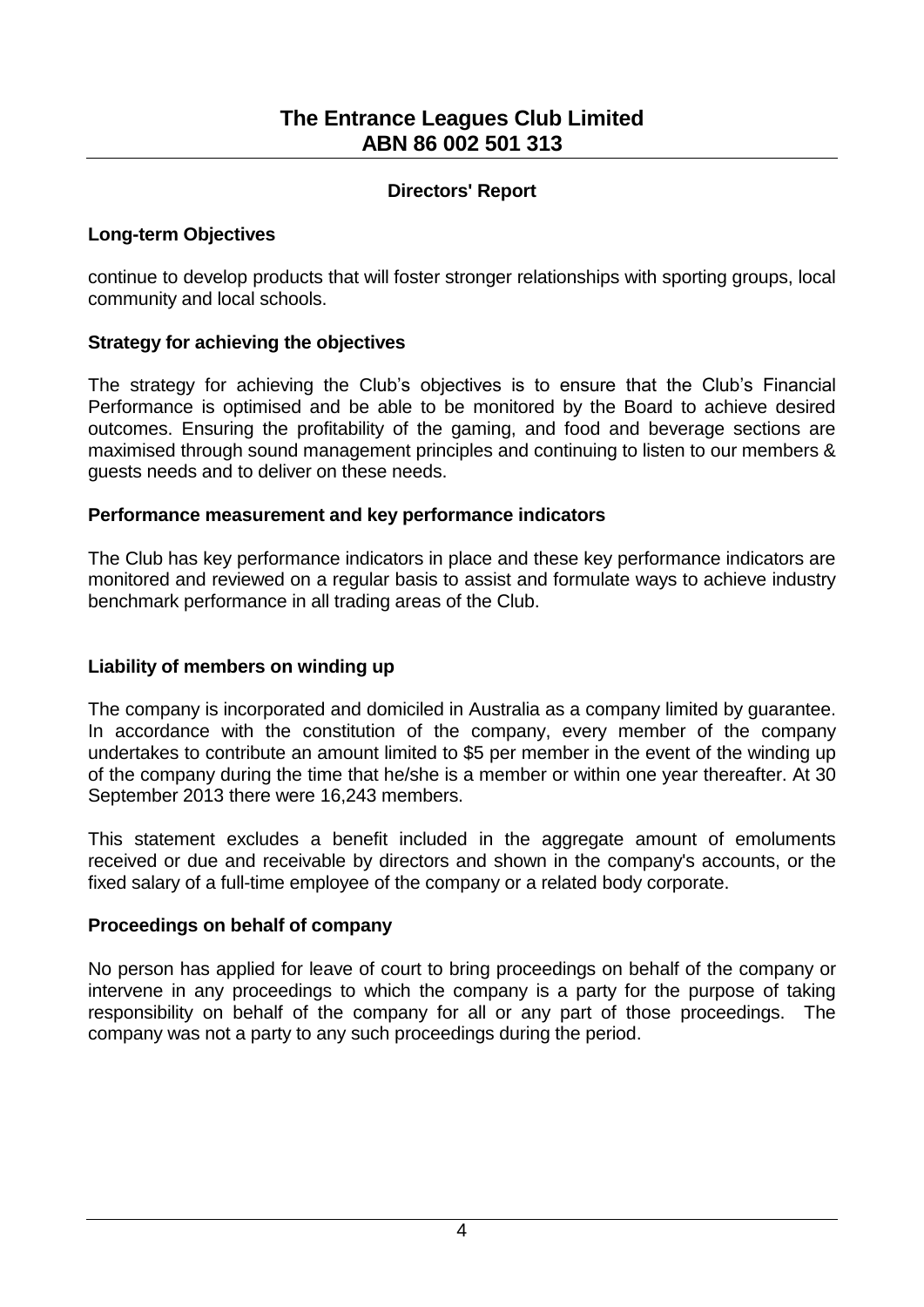## **Directors' Report**

## **Auditor's Independence Declaration**

The auditor's independence declaration for the financial year ended 30 September 2013 has been received and can be found on page 8 of the financial statements.

Signed in accordance with a resolution of the Board of Directors.

**Director** Director **Director** Director **Director Director Director** 

**D L Hart V P Mitchell**

BATEAU BAY NSW

Dated: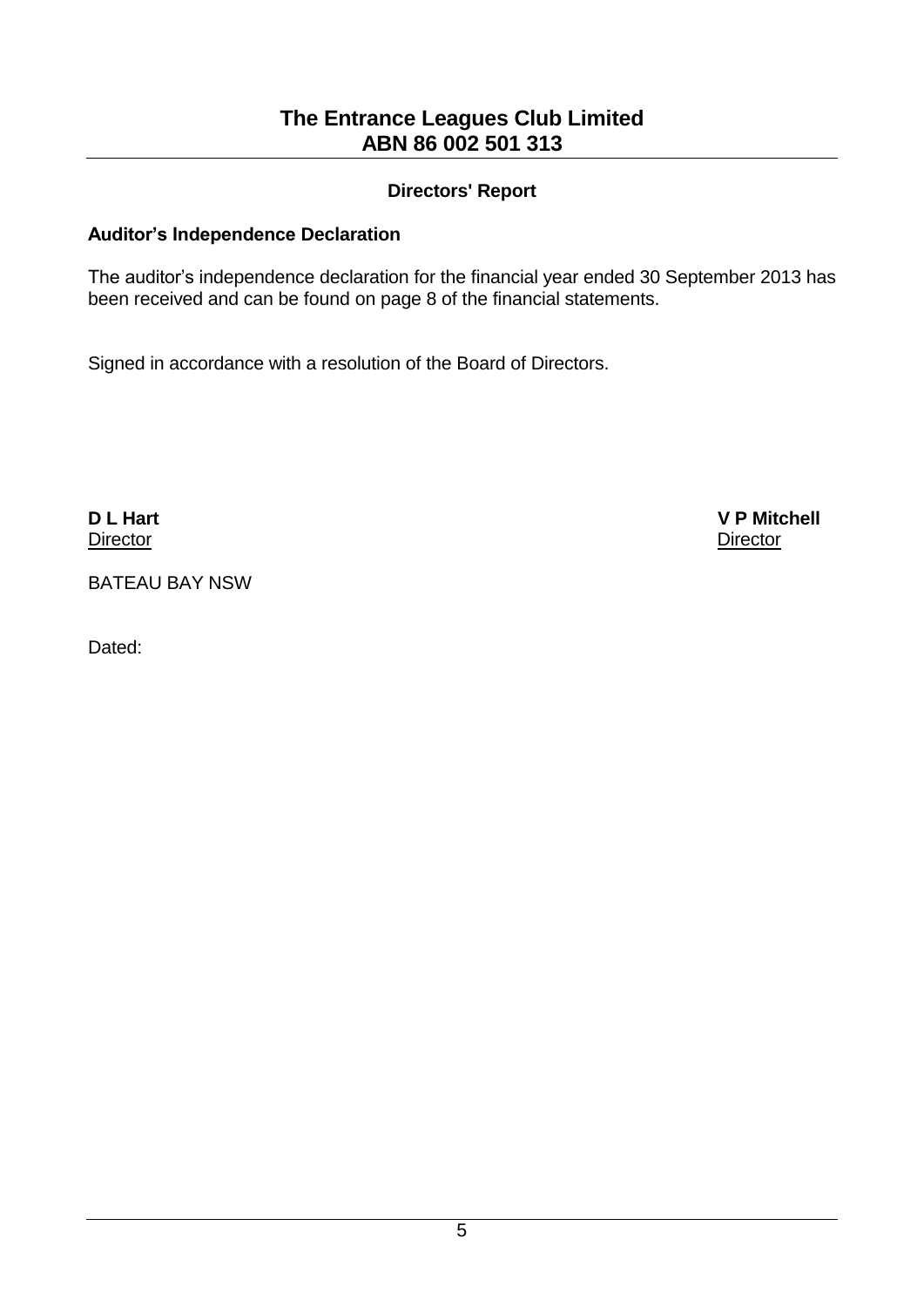# **Auditor's Independence Declaration under Section 307C of the Corporations Act 2001 to the Directors of The Entrance Leagues Club Limited**

I declare that, to the best of my knowledge and belief, during the year ended 30 September 2013 there have been:

- 1. No contraventions of the auditor independence requirements as set out in the Corporations Act 2001 in relation to the audit; and
- 2. No contraventions of any applicable code of professional conduct in relation to the audit.

# **FORTUNITY ASSURANCE**

**T R Davidson** Partner

155 The Entrance Road Erina NSW 2250

Dated: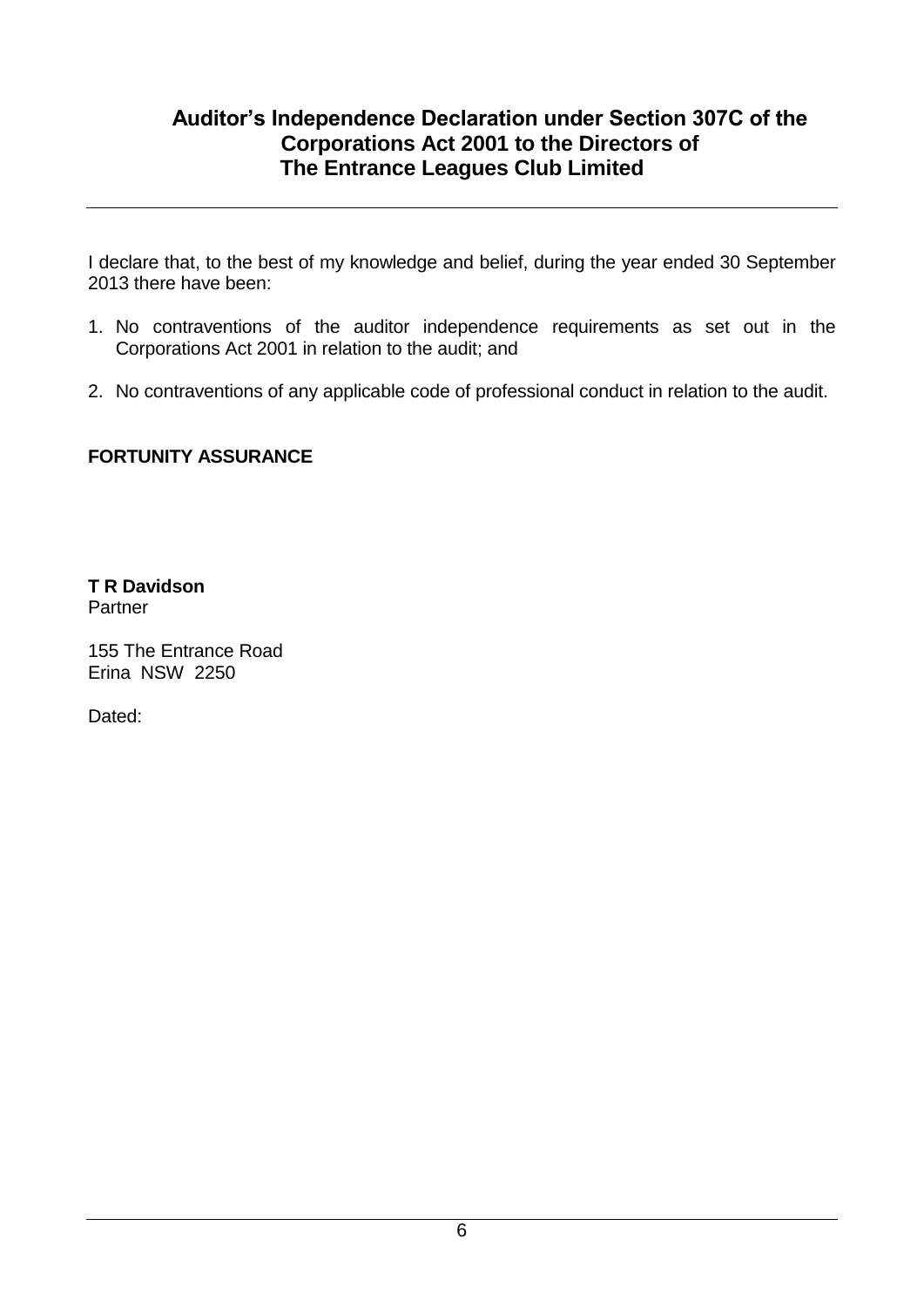#### **Statement of Comprehensive Income For The Year Ended 30 September 2013**

|                                              | <b>Note</b> | 2013<br>\$     | 2012<br>\$     |
|----------------------------------------------|-------------|----------------|----------------|
| <b>Revenue and Income from operations</b>    |             |                |                |
| Sale of goods revenue                        |             | 4,692,219      | 4,706,740      |
| Rendering of services revenue                |             | 7,863,032      | 8,158,639      |
| Other income                                 |             | 503,789        | 480,829        |
|                                              | 3           | 13,059,040     | 13,346,206     |
| <b>Expenses</b>                              |             |                |                |
| Cost of goods sold                           |             | (2,077,184)    | (2,070,649)    |
| Employee benefits expense                    |             | (3,726,658)    | (3,617,193)    |
| Poker machine tax, licences and donations    |             | (1,455,920)    | (1,525,999)    |
| Entertainment and promotions                 |             | (757, 587)     | (711, 874)     |
| Property costs                               |             | (848, 714)     | (813,038)      |
| Other expenses                               |             | (2,429,883)    | (2, 104, 884)  |
|                                              |             | (11, 295, 946) | (10, 843, 637) |
| Earnings before depreciation & finance costs |             | 1,763,094      | 2,502,569      |
| Depreciation and amortisation                |             | (1,377,821)    | (1,256,149)    |
| Finance costs                                |             | (84, 773)      | (123, 713)     |
| Profit before income tax expense             |             | 300,500        | 1,122,707      |
| Income tax expense                           |             |                |                |
| Net profit for the year after income tax     |             | 300,500        | 1,122,707      |
| Other comprehensive income                   |             |                |                |
| Total comprehensive income for the year      |             | 300,500        | 1,122,707      |
|                                              |             |                |                |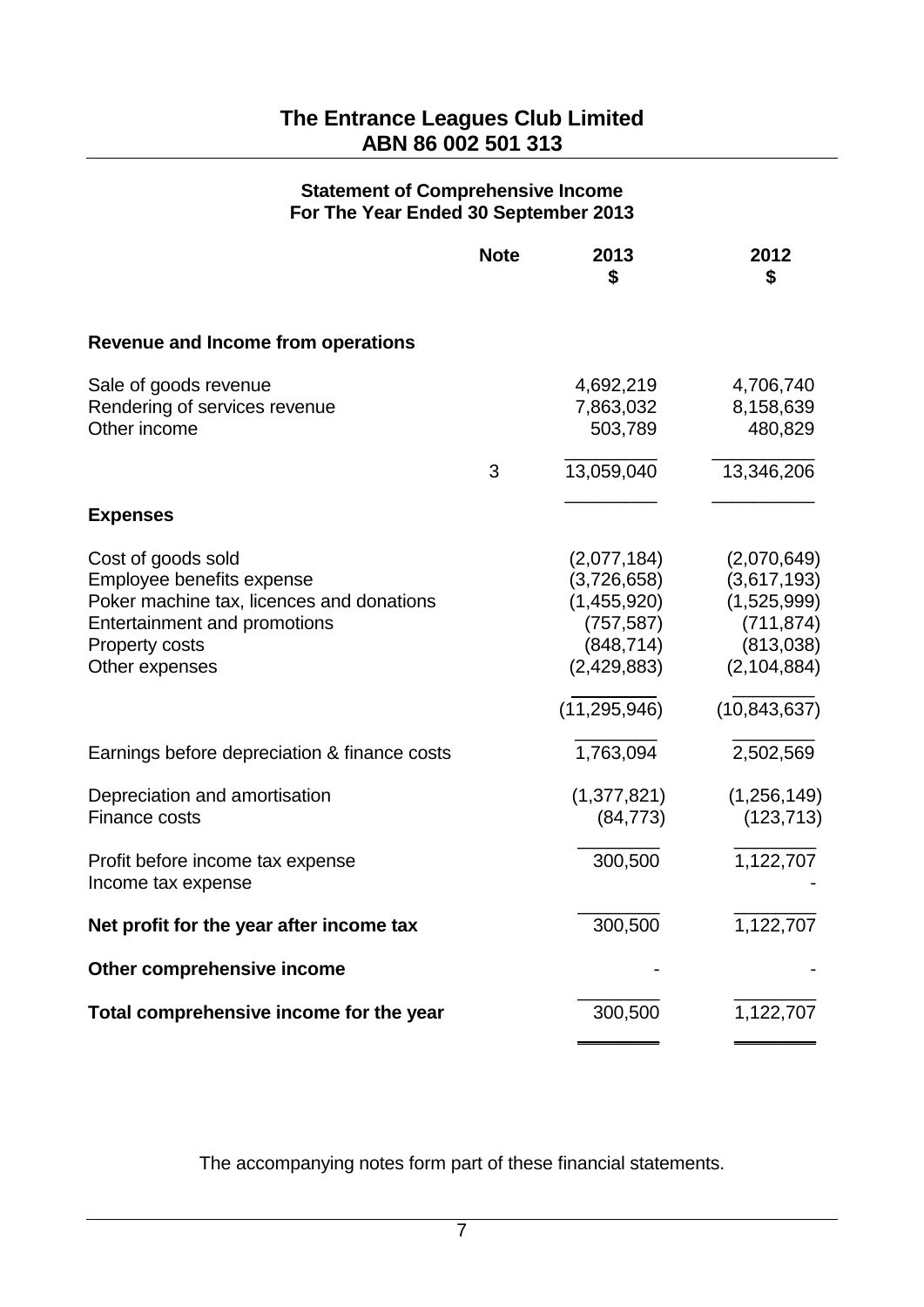# **Statement of Financial Position As At 30 September 2013**

| <b>ASSETS</b>                        | <b>Note</b>     | 2013<br>\$ | 2012<br>\$ |
|--------------------------------------|-----------------|------------|------------|
| <b>Current Assets</b>                |                 |            |            |
| Cash and cash equivalents            | 4               | 2,610,911  | 2,660,751  |
| Trade and other receivables          | 5               | 46,711     | 56,031     |
| Inventories                          | $6\phantom{1}6$ | 82,940     | 76,984     |
| Other assets                         | $\overline{7}$  | 198,990    | 190,280    |
| <b>Total Current Assets</b>          |                 | 2,939,552  | 2,984,046  |
| <b>Non-Current Assets</b>            |                 |            |            |
| Property, plant and equipment        | 8               | 9,173,844  | 9,044,889  |
| Intangible assets                    | 9               | 172,190    | 172,190    |
| <b>Total Non-Current Assets</b>      |                 | 9,346,034  | 9,217,079  |
| <b>Total Assets</b>                  |                 | 12,285,586 | 12,201,125 |
| <b>Current Liabilities</b>           |                 |            |            |
| Trade and other payables             | 10              | 948,897    | 765,642    |
| <b>Borrowings</b>                    | 11              |            | 357,412    |
| Provisions                           | 12              | 322,846    | 306,297    |
| <b>Other Liabilities</b>             | 13              | 10,544     | 10,530     |
| <b>Total Current Liabilities</b>     |                 | 1,282,287  | 1,439,881  |
| <b>Non-Current Liabilities</b>       |                 |            |            |
| <b>Borrowings</b>                    | 11              | 1,073,016  | 1,102,988  |
| Provisions                           | 12              | 97,168     | 121,320    |
| Other                                | 13              | 19,776     | 24,097     |
| <b>Total Non-Current Liabilities</b> |                 | 1,189,960  | 1,248,405  |
| <b>Total Liabilities</b>             |                 | 2,472,247  | 2,688,286  |
| <b>Net Assets</b>                    |                 | 9,813,339  | 9,512,839  |
| <b>Members' Funds</b>                |                 |            |            |
| Retained earnings                    |                 | 9,813,339  | 9,512,839  |
| <b>Total Members Funds</b>           |                 | 9,813,339  | 9,512,839  |
|                                      |                 |            |            |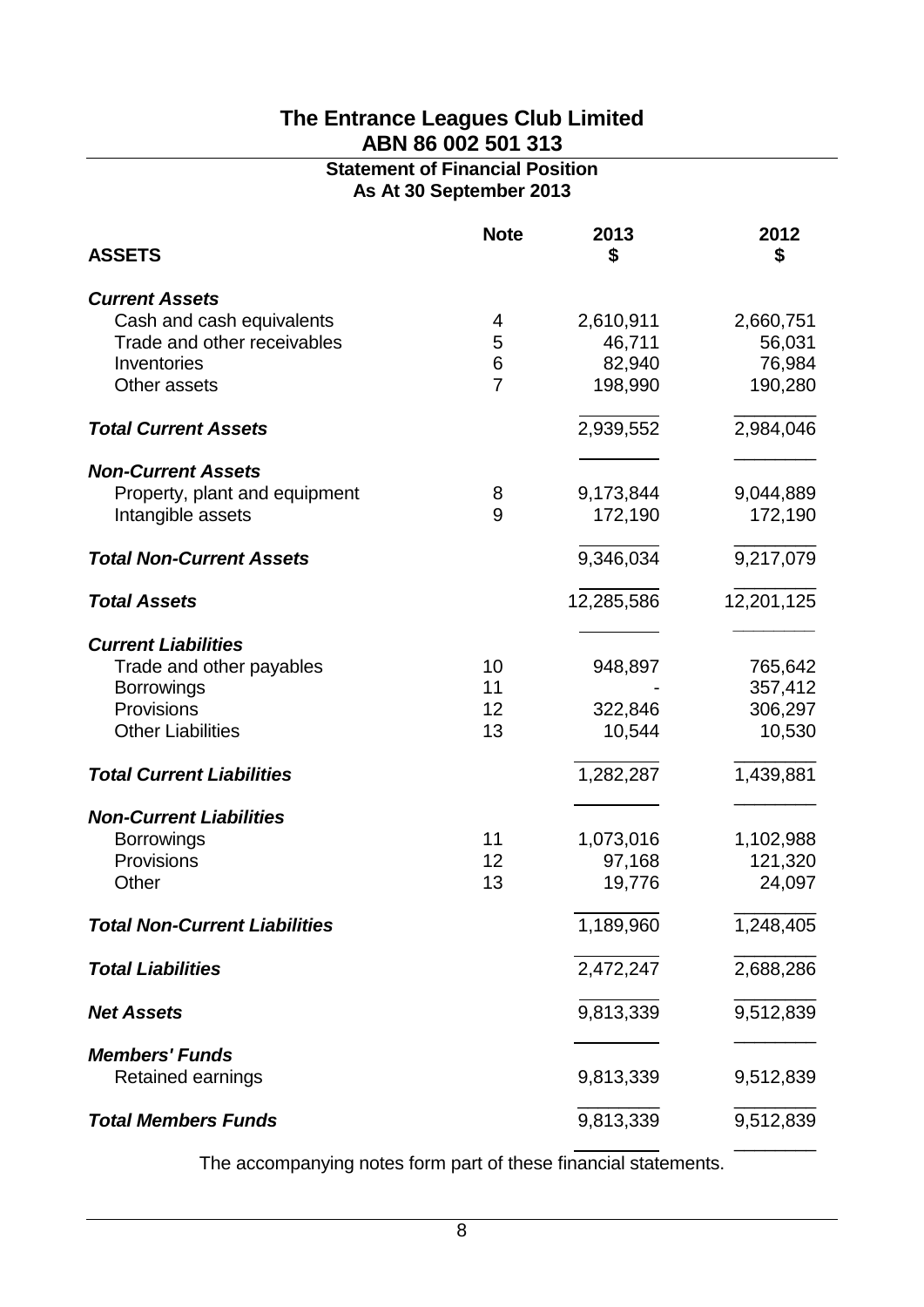#### **Statement of Changes in Members Funds For The Financial Year Ended 30 September 2013**

|                                         | <b>Retained</b><br><b>Earnings</b> | Total     |  |
|-----------------------------------------|------------------------------------|-----------|--|
|                                         | S                                  | \$        |  |
| Balance at 1 October 2011               | 8,390,132                          | 8,390,132 |  |
| Total comprehensive income for the year | 1,122,707                          | 1,122,707 |  |
| Balance at 30 September 2012            | 9,512,839                          | 9,512,839 |  |
| Total comprehensive income for the year | 300,500                            | 300,500   |  |
| Balance at 30 September 2013            | 9,813,339                          | 9,813,339 |  |
|                                         |                                    |           |  |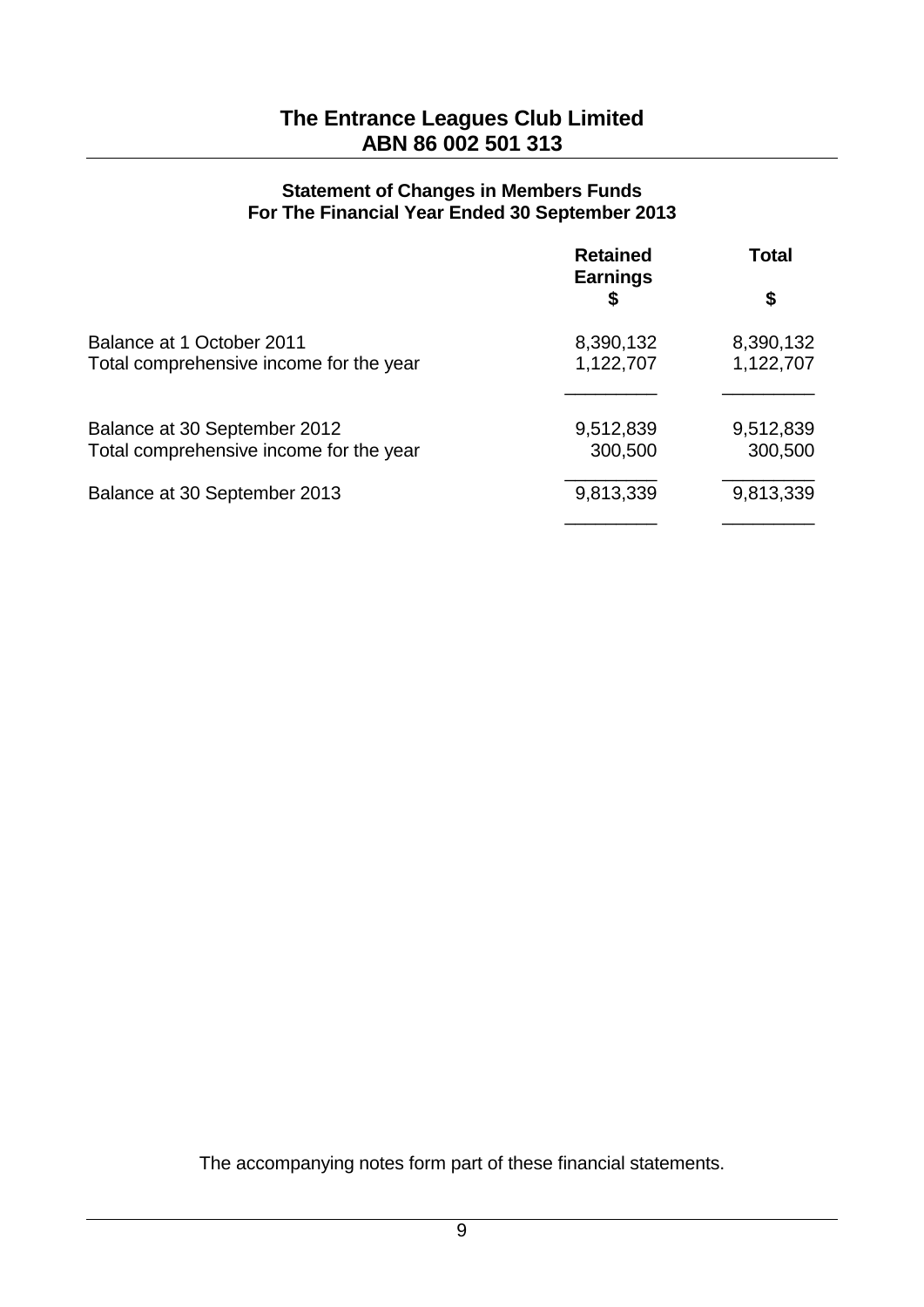#### **Statement Of Cash Flows For The Year Ended 30 September 2013**

|                                                                                                                                                                                | <b>Note</b> | 2013                                                        | 2012<br>\$                                                     |
|--------------------------------------------------------------------------------------------------------------------------------------------------------------------------------|-------------|-------------------------------------------------------------|----------------------------------------------------------------|
| <b>Cash flows from Operating Activities</b><br>Receipts from customers<br>Receipts from members<br>Payments to employees and suppliers<br>Interest received<br>Borrowing costs |             | 13,148,708<br>32,482<br>(11,500,125)<br>64,565<br>(84, 773) | 13,027,308<br>40,735<br>(10, 925, 635)<br>81,268<br>(123, 713) |
| Net cash provided by<br>operating activities                                                                                                                                   | (18b)       | 1,660,857                                                   | 2,099,963                                                      |
| <b>Cash flows from Investing Activities</b><br>Purchase of property, plant and<br>equipment<br>Proceeds from sale of equipment<br>Net cash used in investing<br>activities     |             | (1,835,182)<br>511,869<br>(1,323,313)                       | (1,523,480)<br>205,935<br>(1,317,545)                          |
| <b>Cash flows from Financing Activities</b><br>Repayments of borrowings<br>Proceeds from borrowings                                                                            |             | (387, 384)                                                  | (330, 560)                                                     |
| Net cash used in financing activities                                                                                                                                          |             | (387, 384)                                                  | (330, 560)                                                     |
| Net increase/(decrease) in cash held<br>Cash at beginning of the financial year                                                                                                |             | (49, 840)<br>2,660,751                                      | 451,858<br>2,208,893                                           |
| Cash at the end of the financial year                                                                                                                                          | (18a)       | 2,610,911                                                   | 2,660,751                                                      |
|                                                                                                                                                                                |             |                                                             |                                                                |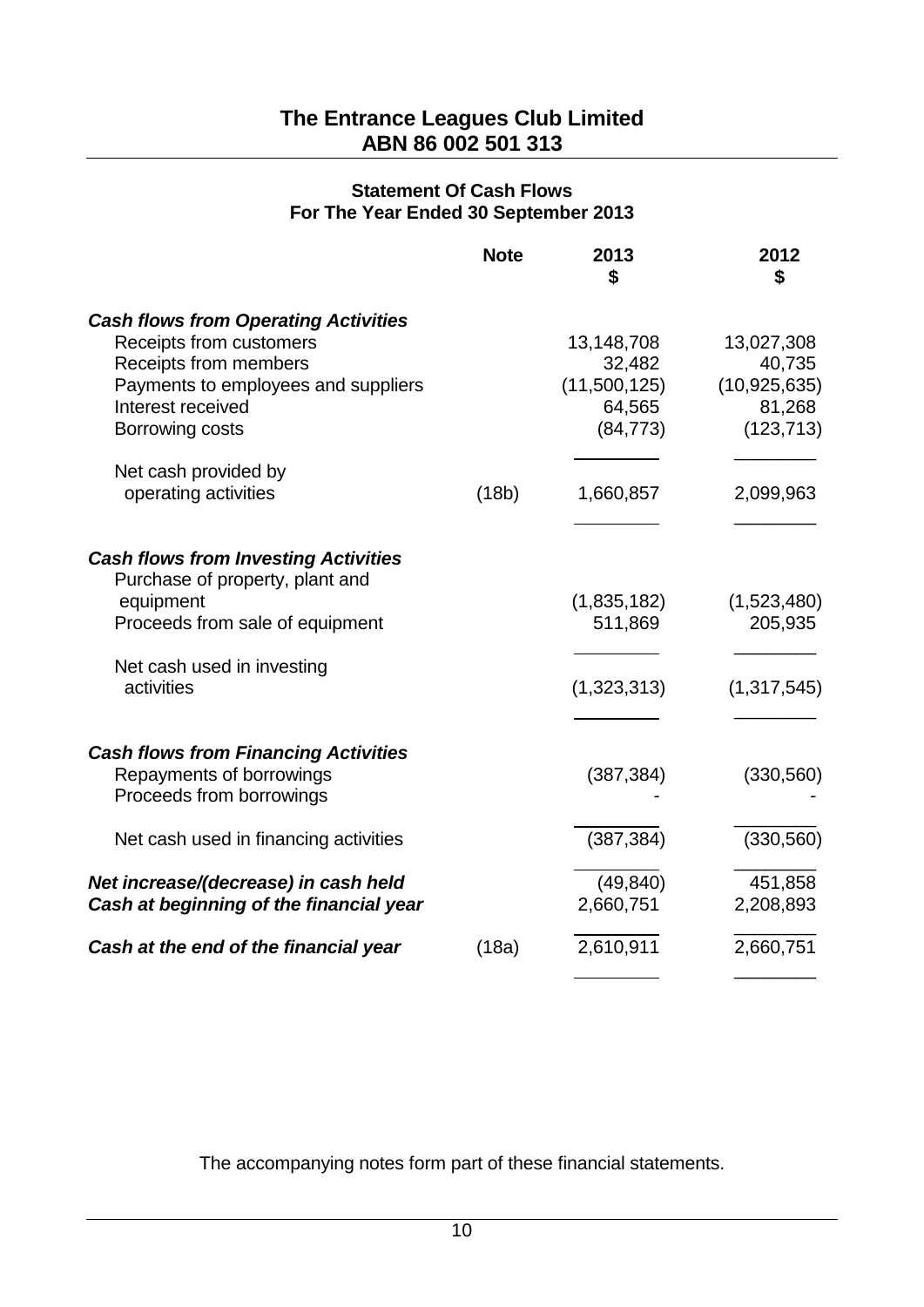## **1. Statement of Significant Accounting Policies**

#### **Basis of Preparation**

The Entrance Leagues Club (Reduced Disclosure Requirements) Limited has elected to early adopt the Australian Accounting Standards – Reduced Disclosure Requirements as set out in AASB 1053: Application of Tiers of Australian Accounting Standards abs AASB 2010-2 Amendments to Australian Accounting Standards arising from Reduced Disclosure Requirements. The company has also adopted AASB 2011- 2: Amendments to the Australian Accounting Standards arising from the Trans-Tasman Convergence Project- Reduced Disclosure and AASB 2012-7: Amendments to the Australian Accounting Standards arising from Reduced Disclosure Requirements.

The financial statements are general purpose financial statements that have been prepared in accordance with Australian Accounting Standards- Reduced Disclosure Requirements of Australian Accounting Standards Board and the Corporations Act 2001. The company is a not-for-profit entity for financial reporting purposes under Australian Accounting Standards.

Australian Accounting Standards set out accounting policies that the AASB has concluded would result in financial statements containing relevant and reliable information about , events and conditions. Material accounting policies adopted in the preparation of these financial statements are presented below and have been consistently applied unless stated otherwise.

The financial statements, except for the cash flow information, have been prepared on an accruals basis and are based on historical costs, modified, where applicable, by the measurement at fair value of selected non-current assets, financial assets and financial liabilities. The amounts presented in the financial statements have been rounded to the nearest dollar.

## **Accounting Policies**

#### *(a) Revenue*

Revenue from the sale of goods is recognised upon the delivery of goods to customers.

Interest revenue is recognised using the effective interest rate method, which for floating rate financial assets is the rate inherent in the instrument.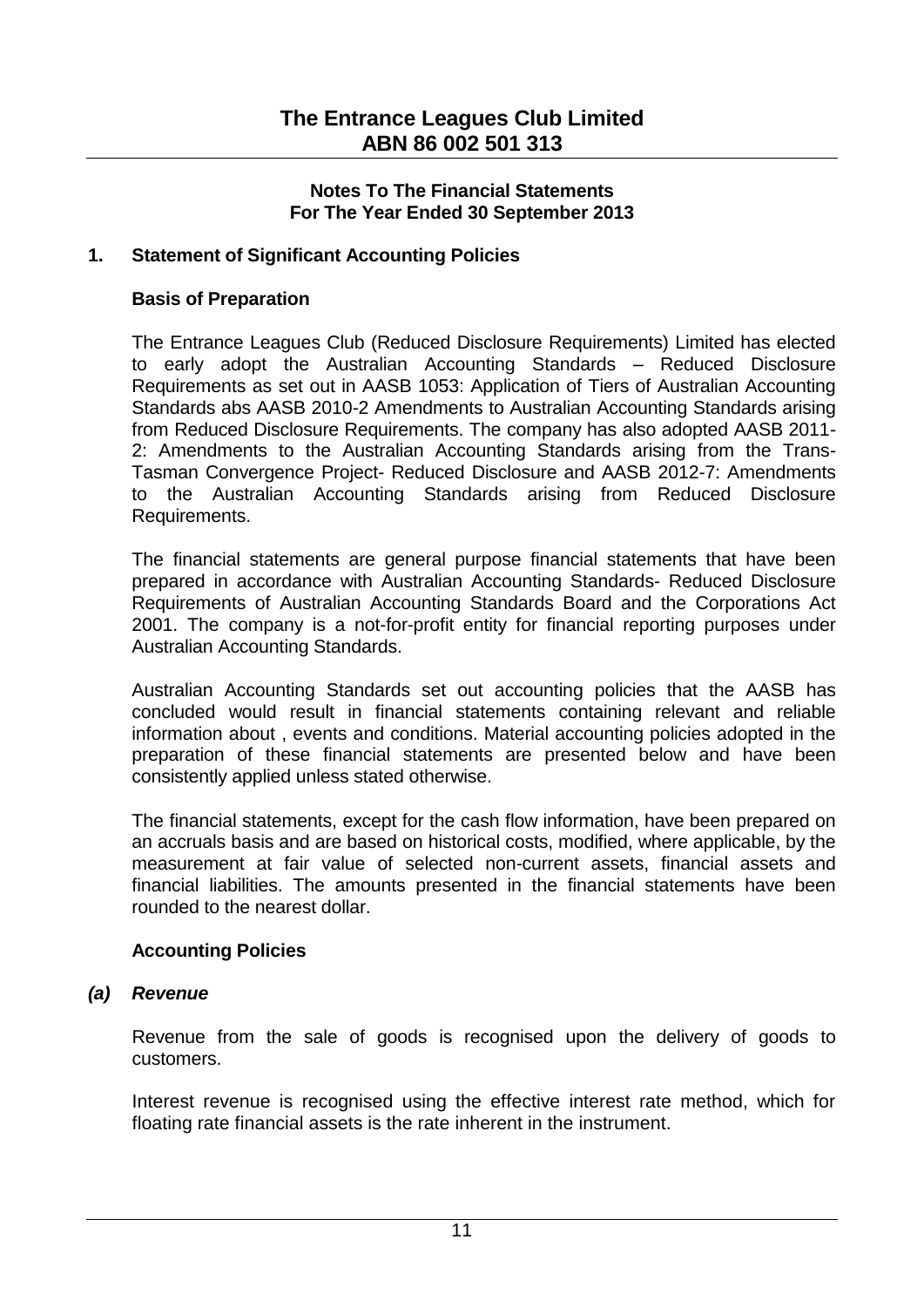## **1. Statement of Significant Accounting Policies (cont'd)**

## *(a) Revenue (cont'd)*

Revenue from the rendering of a service is recognised upon the delivery of the service to the customers.

When grant revenue is received whereby the entity incurs an obligation to deliver economic value directly back to the contributor, this is considered a reciprocal transaction and the grant revenue is recognised in the statement of financial position as a liability until the service has been delivered to the contributor, otherwise the grant is recognised as income on receipt.

If conditions are attached to the grant which must be satisfied before it is eligible to receive the contribution, the recognition of the grant as revenue will be deferred until those conditions are satisfied.

Donations are recognised as revenue when received.

All revenue is stated net of the amount of goods and services tax (GST).

## *(b) Inventories*

Inventories are measured at the lower of cost and current replacement cost. Inventories held for distribution are measured at cost adjusted, when applicable, for any loss of service potential.

## *(c) Property, Plant and Equipment*

Each class of property, plant and equipment is carried at cost or fair value as indicated, less, where applicable, accumulated depreciation and impairment losses.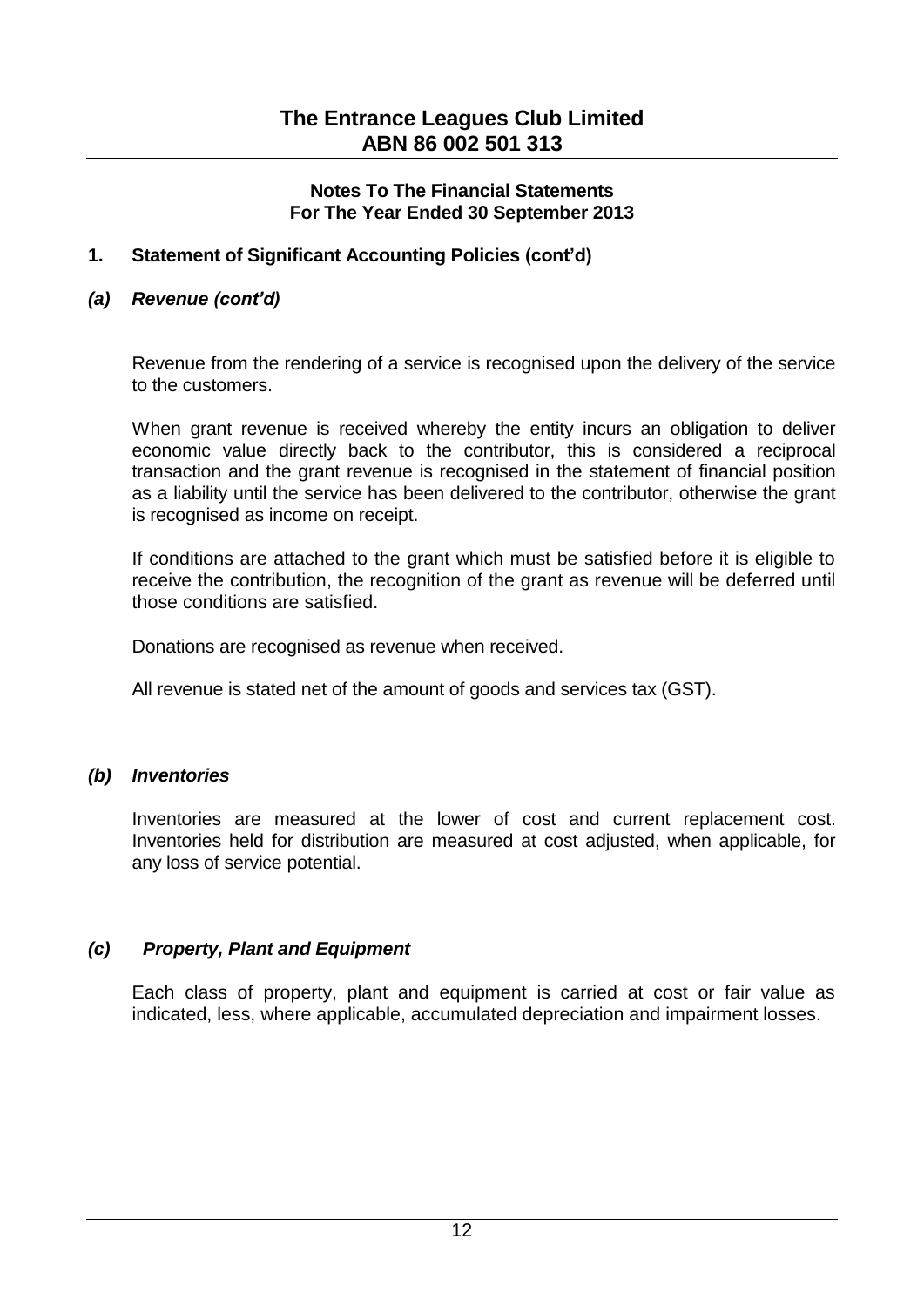## **1. Statement of Significant Accounting Policies (cont'd)**

### *(c) Property, Plant and Equipment (cont'd)*

#### **Freehold Property**

Freehold land is measured on the cost basis. Buildings are measured on the cost basis less depreciation and impairment losses.

#### **Plant and Equipment**

Plant and equipment are measured on the cost basis and are therefore carried at cost less accumulated depreciation and accumulated impairment losses. In the event the carrying amount of plant and equipment is greater than its estimated recoverable amount, the carrying amount is written down immediately to the estimated recoverable amount and impairment losses are recognised either in profit or loss or as a revaluation decrease if the impairment losses relate to a revalued asset. A formal assessment of recoverable amount is made when the impairment indicators are present (refer to note 1(f) for details of impairment).

Plant and equipment that have been contributed at no cost are recognised at the fair value of the asset at the date it is acquired.

#### **Depreciation**

The depreciable amount of all fixed assets, including buildings and capitalised lease assets but excluding freehold land, is depreciated on a straight line basis over the asset's useful life to the entity commencing from the time the asset is held ready for use. Leasehold improvements are depreciated over the shorter of either the unexpired period of the lease or the estimated useful lives of the improvements.

The depreciation rates used for each class of depreciable assets are:

| <b>Class of Fixed Asset</b>      | <b>Depreciation Rate</b> |
|----------------------------------|--------------------------|
| Leasehold Building               | 3%                       |
| Furniture, fittings and fixtures | $6 - 27%$                |
| Office equipment and furniture   | $9 - 24%$                |
| <b>Poker Machines</b>            | 30%                      |
| Leased plant and equipment       | 30%                      |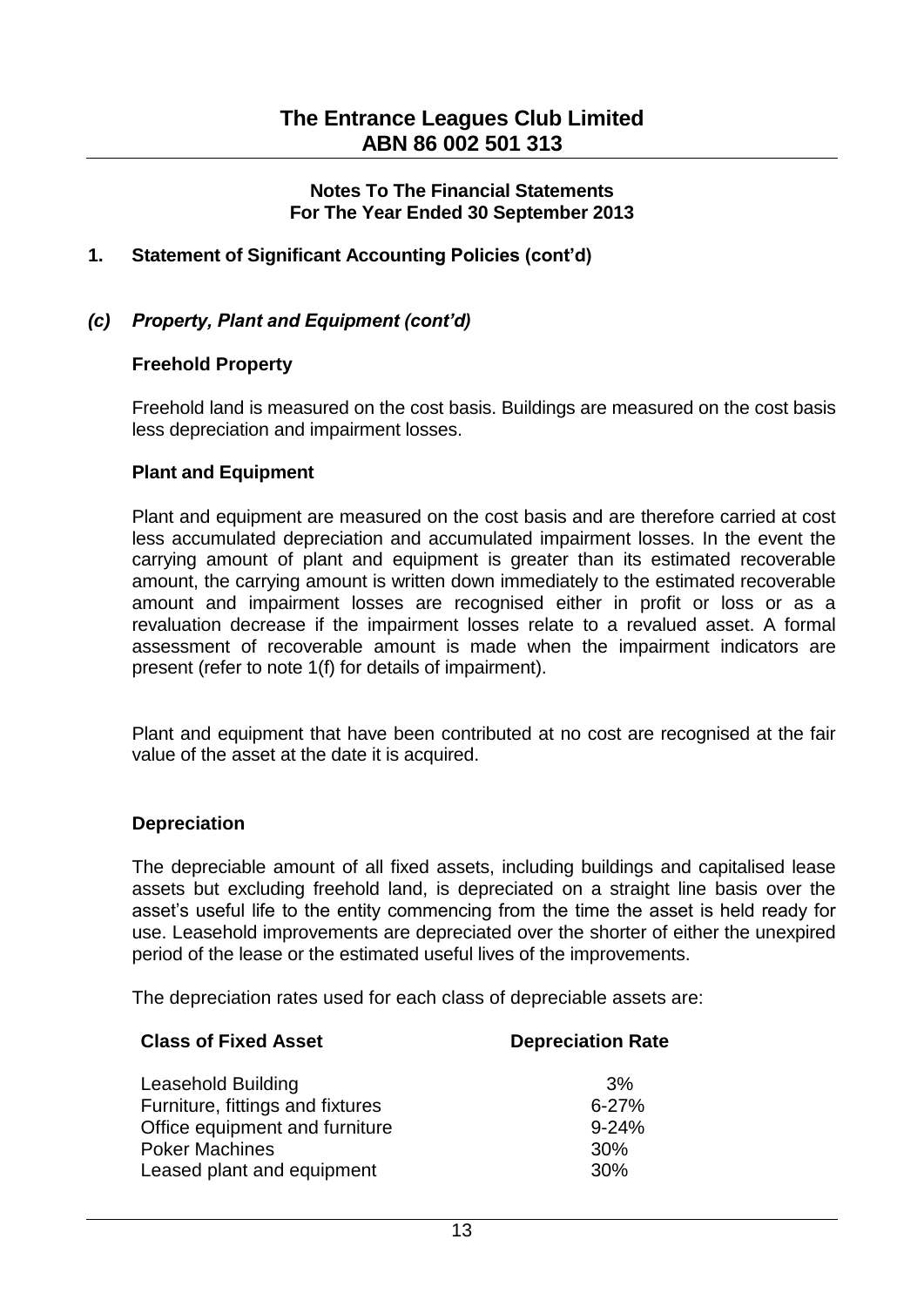## **1. Statement of Significant Accounting Policies (cont'd)**

#### *(c) Property, Plant and Equipment (cont'd)*

The assets' residual values and useful lives are reviewed and adjusted if appropriate, at end of each reporting period.

Gains and losses on disposals are determined by comparing proceeds with the carrying amount. These gains or losses are recognised in profit or loss in the period in which they arise. When revalued assets are sold, amounts included in the revaluation surplusw relating to that asset are transferred to retained earnings.

#### *(d) Leases*

Leases of fixed assets, where substantially all the risks and benefits incidental to the ownership of the asset (but not the legal ownership) that are transferred to the entity, are classified as finance leases.

Finance leases are capitalised, recognising an asset and a liability equal to the present value of the minimum lease payments, including any guaranteed residual values.

Leased assets are depreciated on a straight-line basis over their estimated useful lives where it is likely that the entity will obtain ownership of the asset. Lease payments are allocated between the reduction of the lease liability and the lease interest expense for the period.

Lease payments for operating leases, where substantially all the risks and benefits remain with the lessor, are recognised as expenses on a straight line basis over the lease term.

Lease incentives under operating leases are recognised as a liability and amortised on a straight line basis over the life of the lease term.

## *(e) Financial Instruments*

#### **Initial Recognition and Measurement**

Financial assets and financial liabilities are recognised when the entity becomes a party to the contractual provisions of the instrument. For financial assets, this is equivalent to the date that the entity commits itself to either purchase or sell that asset (i.e. trade date accounting is adopted).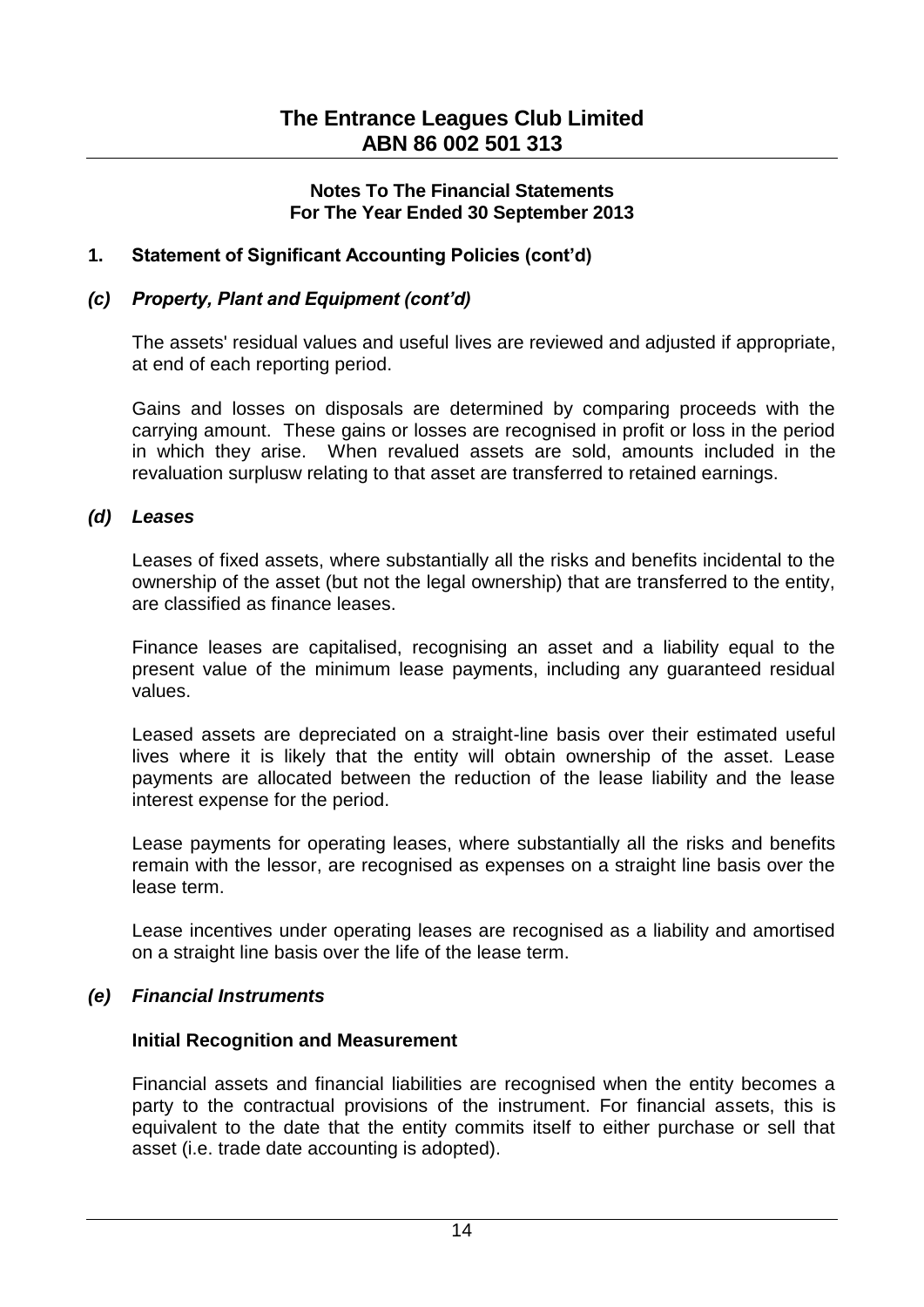## **1. Statement of Significant Accounting Policies (cont'd)**

#### *(e) Financial Instruments (cont'd)*

Financial instruments are initially measured at fair value plus transactions costs where the instrument is classified "at fair value through profit or loss" in which case transaction costs are expensed to profit and loss immediately.

#### **Classification and Subsequent Measurement**

Financial instruments are subsequently measured at fair value, amortised cost using the effective interest rate method, or cost. Where available, quoted prices in an active market are used to determine fair value. In other circumstances, valuation techniques are adopted.

Amortised cost is calculated as the amount at which the financial asset or financial liability is measured at initial recognition less principal repayments and reduction for impairment, and adjusted for any cumulative amortisation of the difference between that initial amount and the maturity amount calculated using the effective interest method.

The effective interest method is used to allocate interest income or interest expense over the relevant period and is equivalent to the rate that exactly discounts estimated future cash payments or receipts (including fees, transaction costs and other premiums or discounts) through the expected life (or when this cannot be reliably predicted, the contractual term) of the financial instrument to the net carrying amount of the financial asset or financial liability. Revisions to expected future net cash flows will necessitate an adjustment to the carrying amount with a consequential recognition of an income or expense item in profit or loss.

Fair value is determined based on current bid prices for all quoted investments. Valuation techniques are applied to determine the fair value for all unlisted securities, including recent arm's length transactions, reference to simular instruments and option pricing models.

## *(i) Financial assets at fair value through Profit or loss*

Financial assets are classified at "fair value through profit or loss" when they are held for trading for the purpose of short term profit taking, derivatives not held for hedging purposes, or when they are designated as such to avoid an accounting mismatch or to enable performance evaluation where a group of financial assets is managed by key management personnel on a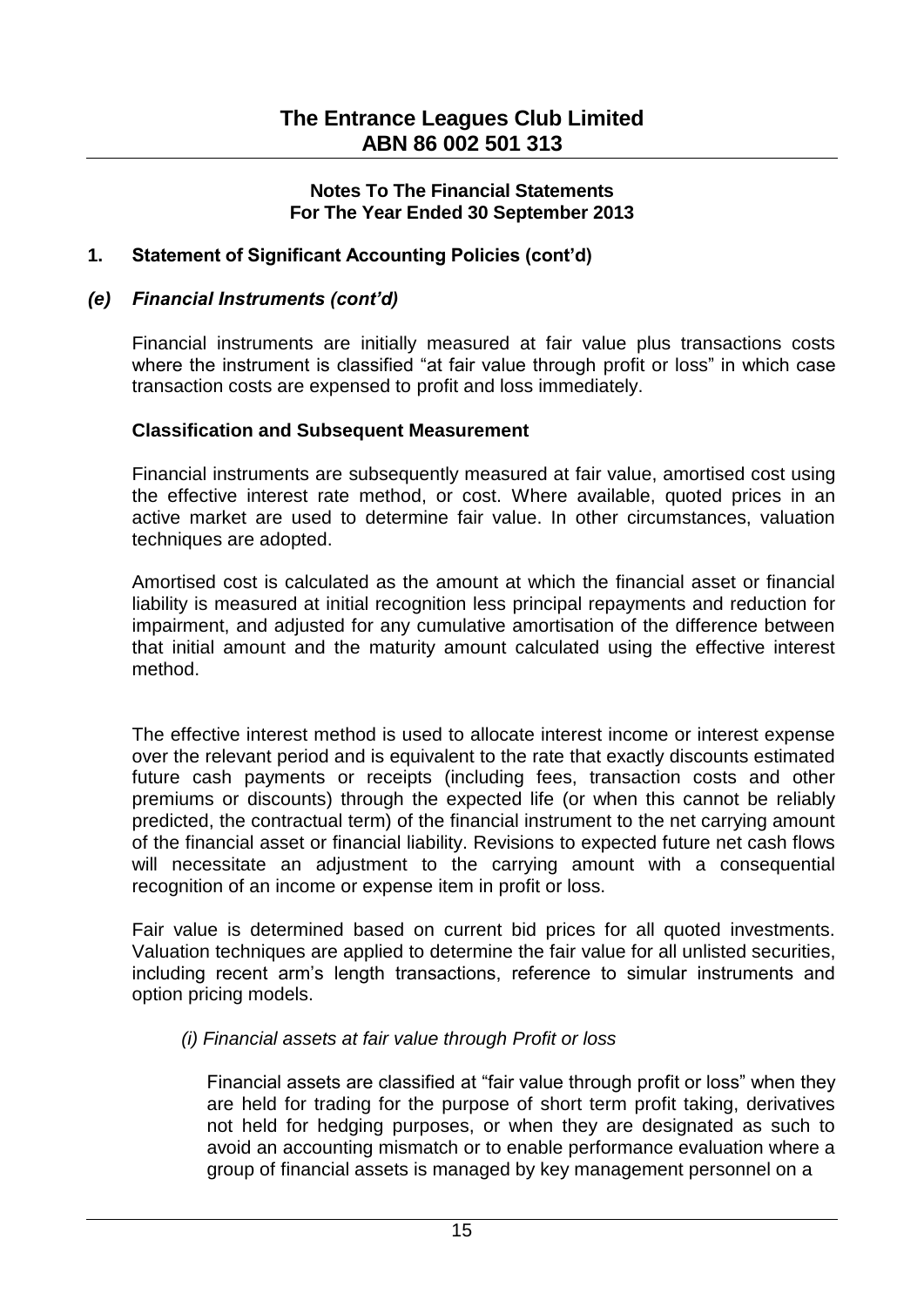## **1. Statement of Significant Accounting Policies (cont'd)**

#### *(e) Financial Instruments (cont'd)*

fair value basis in accordance with a documented risk management or investment strategy. Such assets are subsequently measured at fair value with changes in carrying amount being included in profit or loss.

*(ii) Loans and receivables*

Loans and receivables are non-derivative financial assets with fixed or determinable payments that are not quoted in an active market and are subsequently measured at amortised cost. Gains or losses are recognised in profit or loss through the amortisation process and when the financial asset is derecognised.

#### *(iii) Held-to-maturity investments*

Held-to-maturity investments are non-derivative financial assets that have fixed maturities and fixed or determinable payments, and it is the company's intention to hold these investments to maturity. They are subsequently measured at amortised cost. Gains or losses are recognised in profit or loss through the amortisation process and when the financial asset is derecognised.

## *(iv) Available-for-sale financial assets*

Available-for-sale financial assets are non-derivative financial assets that are either not capable of being classified into other categories of financial assets due to their nature or they are designated as such by management. They comprise investments in the equity of other entities where there is neither a fixed maturity nor fixed or determinable payments.

They are subsequently measured at fair value with any remeasurements other than impairment losses and foreign exchange gains and losses recognised in other comprehensive income. When the financial asset is derecognised, the cumulative gain or loss pertaining to that asset previously recognised in other comprehensive income is reclassified into profit or loss.

Available-for-sale financial assets are classified as non-current assets when they are expected to be sold after 12 months from the end of the reporting period. All other available for sale financial assets are classified as current assets.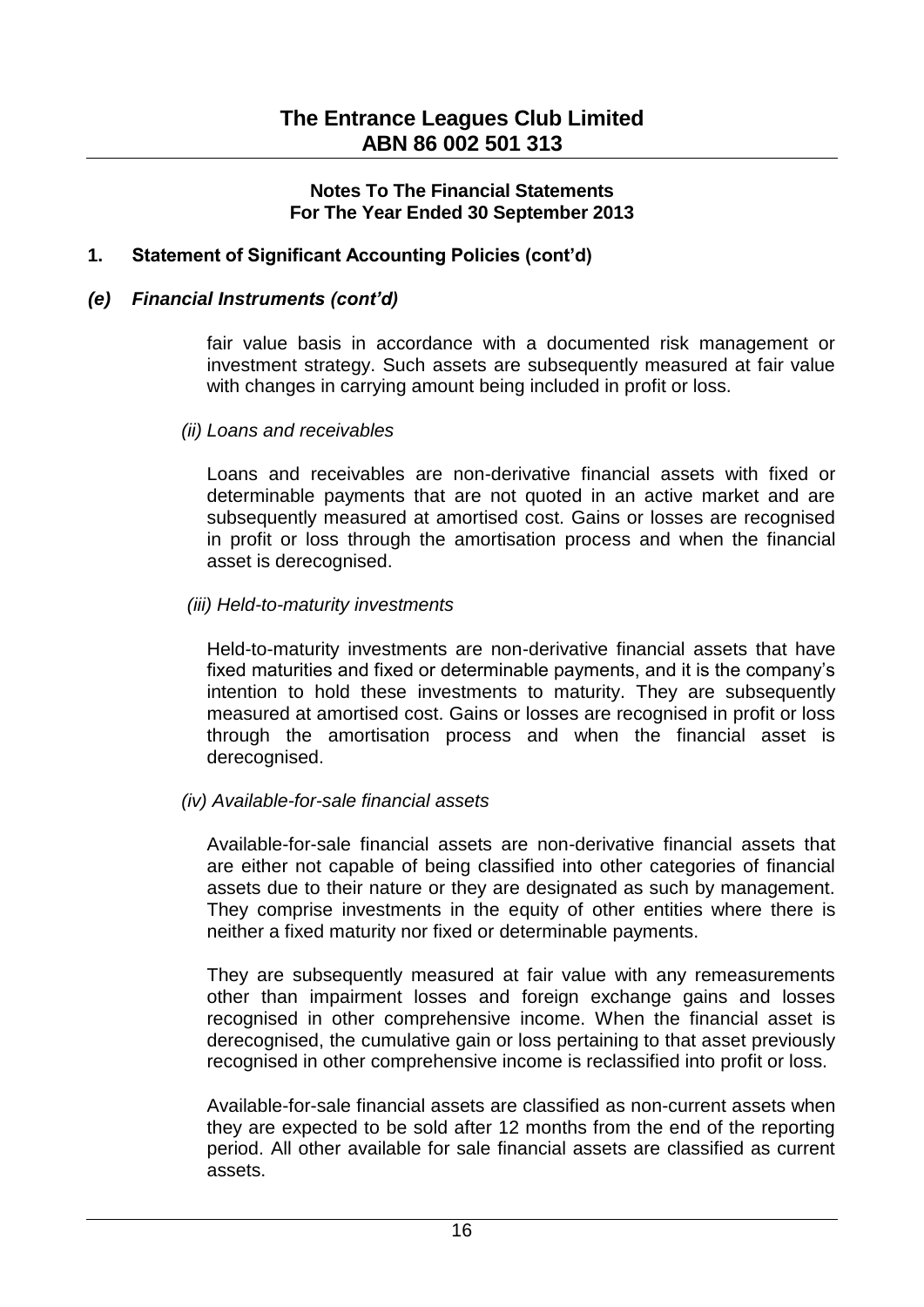## **1. Statement of Significant Accounting Policies (cont'd)**

## *(e) Financial Instruments (cont'd)*

#### *(v) Financial liabilities*

Non-derivative financial liabilities other than financial guarantees are subsequently measured at amortised cost. Gains or losses are recognised in profit or loss through the amortisation process and when the financial liability is derecognised.

#### Impairment

At the end of each reporting period, the company assesses whether there is objective evidence that a financial asset has been impaired. A financial asset or a group of financial assets will be deemed to be impaired if, and only if, there is objective evidence of impairment as a result of the occurrence of one or more events (a "loss event"), which as an impact on the estimated future cash flows of the financial asset(s).

#### **Derecognition**

Financial assets are derecognised where the contractual rights to receipt of cash flows expire or the asset is transferred to another party whereby the entity no longer has any significant continuing involvement in the risks and benefits associated with the asset. Financial liabilities are derecognised where the related obligations are discharged, cancelled or expired. The difference between the carrying amount of the financial liability, which is extinguished or transferred to another party, and the fair value of consideration paid, including the transfer of non-cash assets or liabilities assumed, is recognised in profit or loss.

## *(f) Impairment of assets*

At the end of each reporting period, the entity assesses whether there is any indication that an asset may be impaired. If such indication exists, an impairment test is carried out on the asset by comparing the recoverable amount if an asset, being the higher of the asset's fair value less costs to sell and value in use, to the asset's carrying amount.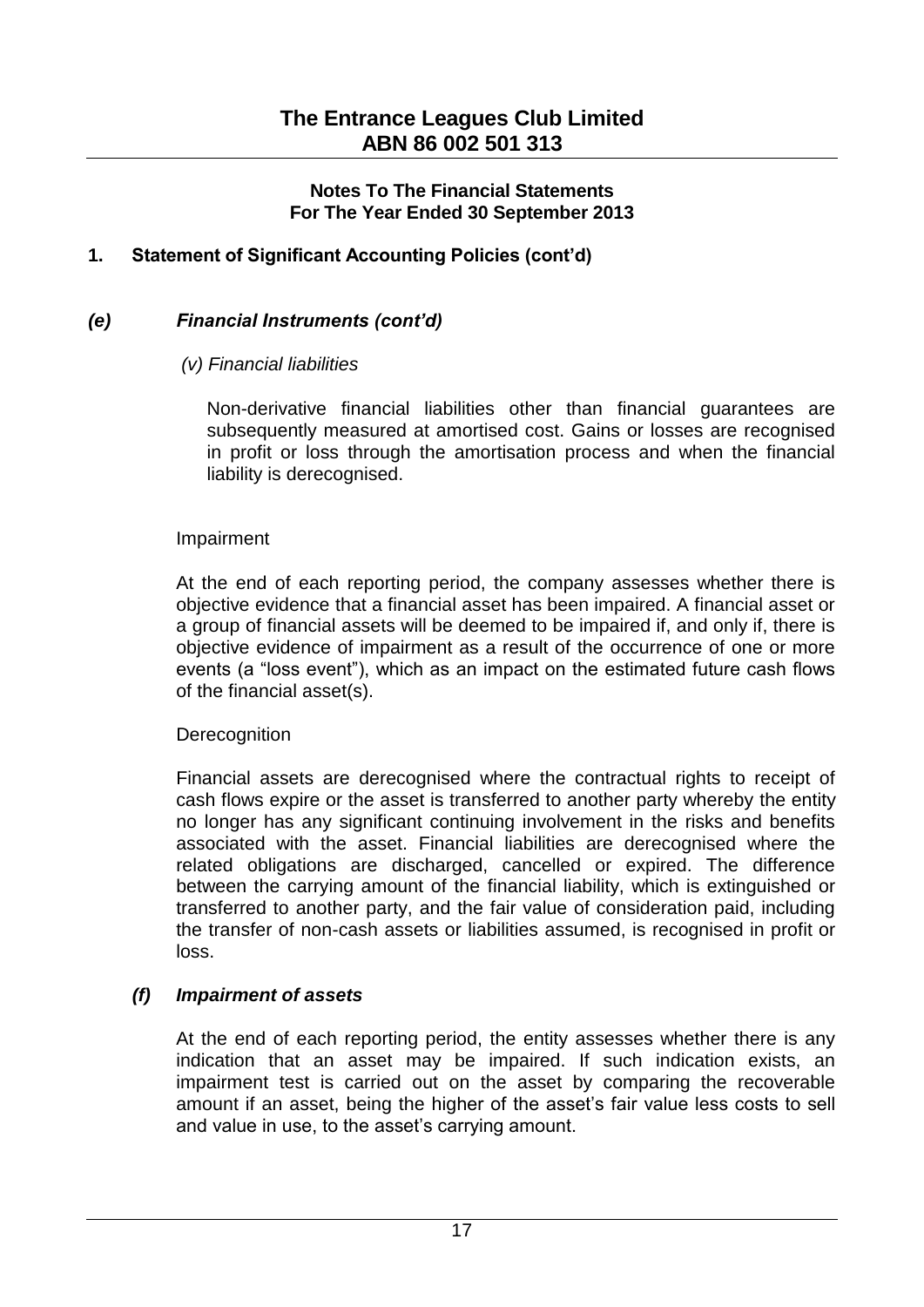## **1. Statement of Significant Accounting Policies (cont'd)**

## *(f) Impairment of assets (cont'd)*

Any excess of the asset's carrying amount over its recoverable amount is recognised immediately in profit and loss, unless the asset is carried at a revalued amount in accordance with another Standard (e.g. in accordance with the revaluation model in AASB 116). Any impairment or loss of a revalued asset is treated as a revaluation decrease in accordance with that other standard.

Where it is not possible to estimate the recoverable amount of an individual asset, the entity estimates the recoverable amount of the cash-generating unit to which the asset belongs.

Impairment testing is performed annually for goodwill and intangible assets with indefinite lives.

## *(g) Employee Benefits*

Provision is made for the company's liability for employee benefits arising from services rendered by employees to the end of the reporting period. Employee benefits that are expected to be settled within one year have been measured at the amounts expected to be paid when the liability is settled. Employee benefits payable later than one year have been measured at the present value of the estimated future cash outflows to be made for those benefits. In determining the liability, consideration is given to employee wage increases and the probability that the employee may not satisfy vesting requirements. Those cash outflows are discounted using market yields on national government bonds with terms to maturity that match the expected timing of cash flows.

# *(h) Cash and Cash Equivalents*

Cash and cash equivalents include cash on hand, deposits held at-call with banks, other short-term highly liquid investments with original maturities of three months or less, and bank overdrafts. Bank overdrafts are shown within short-term borrowings in current liabilities on the statement of financial position.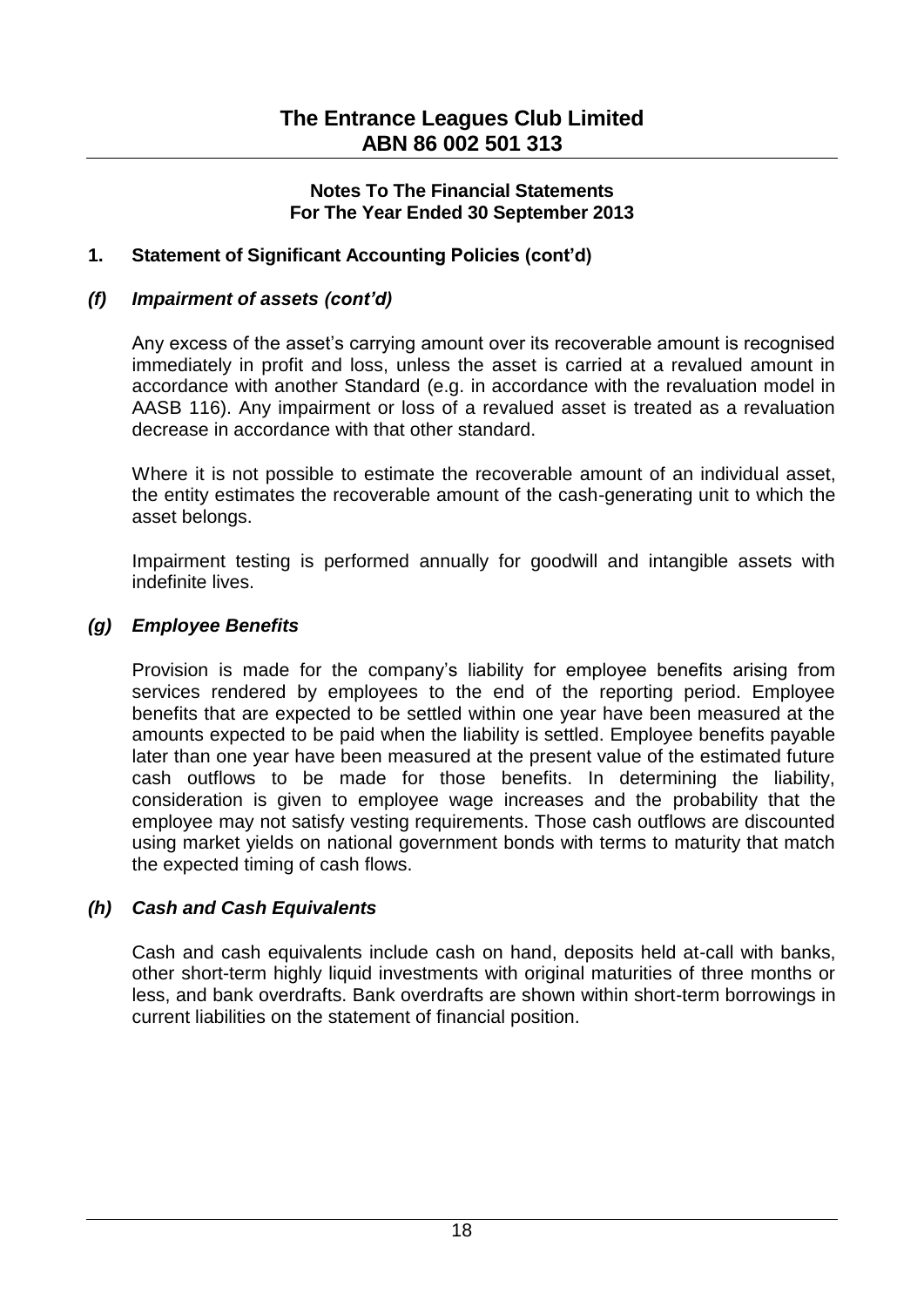## **1. Statement of Significant Accounting Policies (cont'd)**

## *(i) Goods and Services Tax (GST)*

Revenues, expenses and assets are recognised net of the amount of GST, except where the amount of GST incurred is not recoverable from the Australian Tax Office (ATO).

Receivables and payables are stated inclusive of the amount of GST receivable or payable. The net amount of GST recoverable from, or payable to, the ATO is included with other receivables or payables in the statement of financial position.

Cash flows are presented on a gross basis. The GST components of cash flows arising from investing or financing activities which are recoverable from, or payable to, the ATO are presented as operating cash flows included in receipts from customers or payments to suppliers.

#### *(j) Income Tax*

The Company is exempt from income tax under section 23 (g) of the  $\blacksquare$  Income Tax Assessment act.

## *(k) Comparative Figures*

When required by accounting standards, comparative figures have been adjusted to conform with changes in presentation for the current financial year.

## *(l) Trade and other Payables*

Trade and other payables represent the liabilities for goods and services received by the company during the reporting period that remain unpaid at the end of the reporting period. The balance is recognised as a current liability with the amounts normally paid within 30 days of recognition of the liability.

## *(m) Critical Accounting Estimates and Judgements*

The Directors evaluate estimates and judgments incorporated into the financial statements based on historical knowledge and best available current information. Estimates assume a reasonable expectation of future events and are based on current trends and economic data, obtained both externally and within the entity.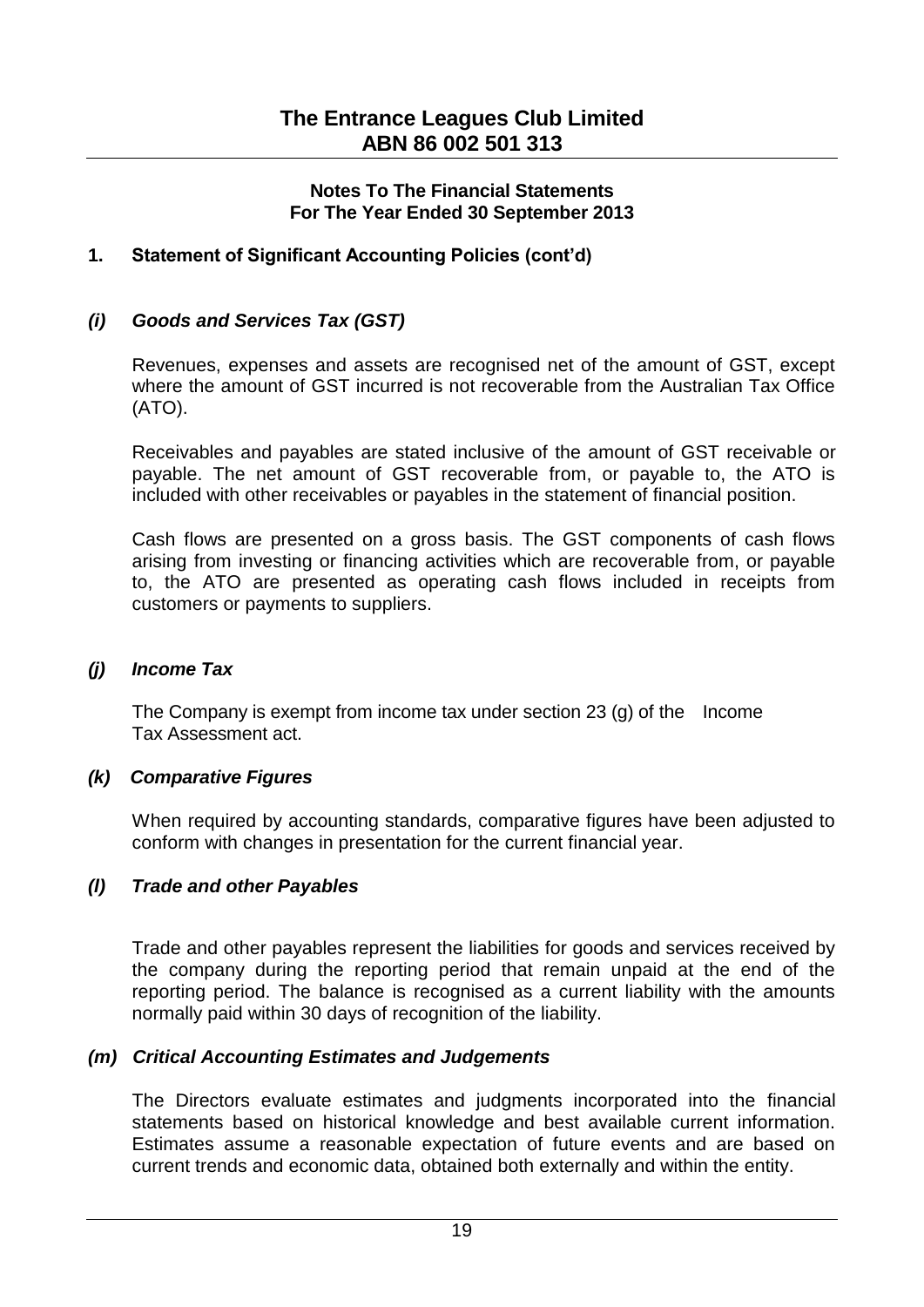## **1. Statement of Significant Accounting Policies (cont'd)**

#### *(n) Economic Independence*

The Entrance Leagues Club (Reduced Disclosure Requirements) Limited is dependent upon the Department of Human Services for the majority of its revenues to operate the business. At the date of this report the Board of Directors has no reason to believe the Department will not continue to support The Entrance Leagues Club (Reduced Disclosure Requirements) Limited.

#### *(o) Critical accounting estimates and judgements*

Estimates and judgements are continually evaluated and are based on historical experience and other factors, including expectations of future events that may have a financial impact on the entity and that are believed to be reasonable under the circumstances.

## *(p) New accounting standards and interpretations*

Certain new accounting standards and interpretations have been published that are not mandatory for 30 June 2013 reporting periods. The Company's assessment of the impact of these new standards and interpretations is that their adoption is not expected to have a material impact on future financial statements.

|    |                              | 2013<br>\$ | 2012<br>\$ |
|----|------------------------------|------------|------------|
| 2. | <b>Revenue</b>               |            |            |
|    | <b>Sale of Goods</b>         |            |            |
|    | - Bar sales                  | 2,968,807  | 2,969,144  |
|    | - Catering sales             | 1,723,412  | 1,737,596  |
|    | Total sale of goods          | 4,692,219  | 4,706,740  |
|    | <b>Rendering of services</b> |            |            |
|    | - Poker machine clearances   | 6,964,538  | 7,305,809  |
|    | - TAB commission             | 95,610     | 102,537    |
|    | - Keno commission            | 148,873    | 137,875    |
|    | - Football club income       | 290,105    | 277,658    |
|    |                              |            |            |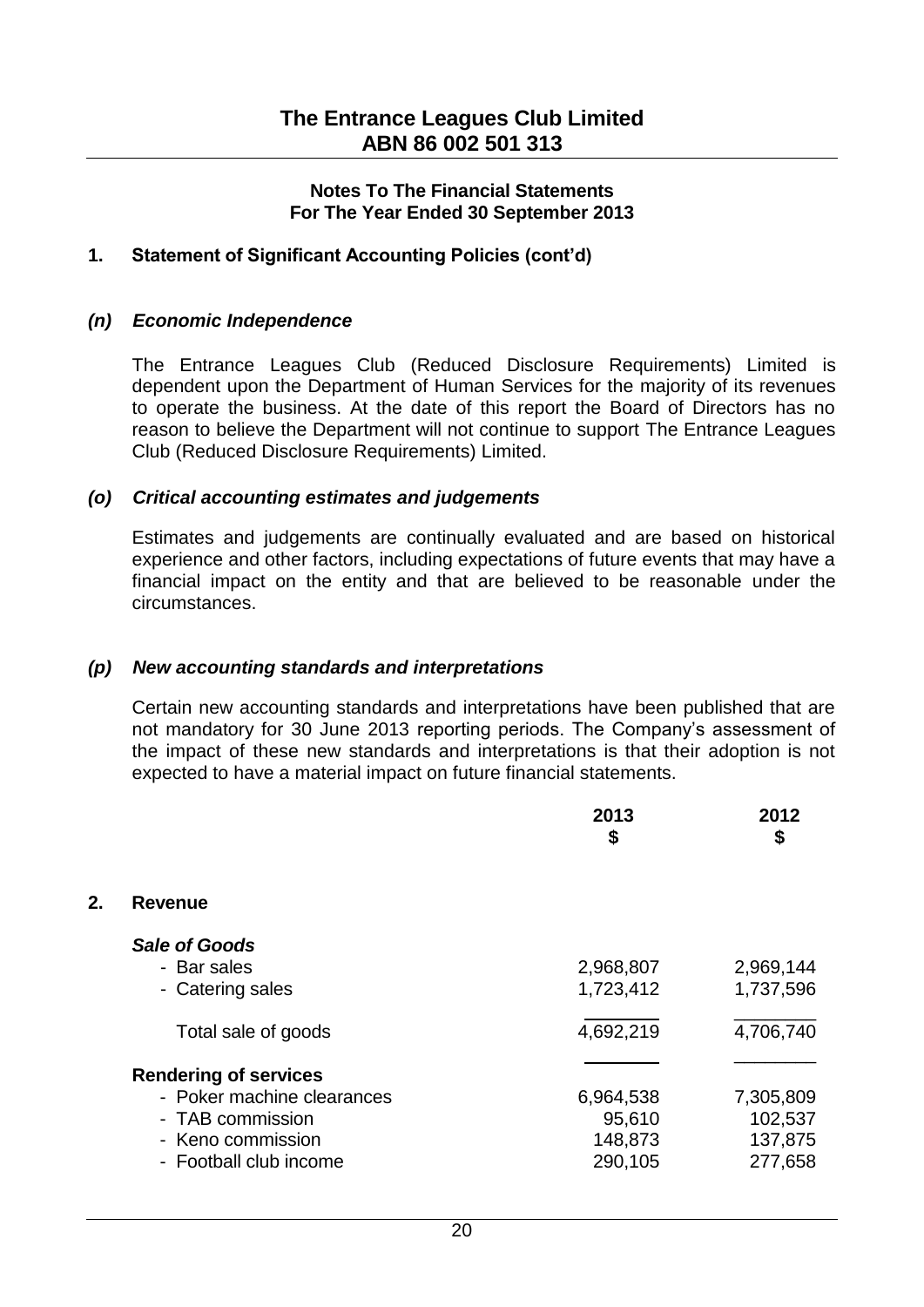|    |                                           | 2013<br>\$ | 2012<br>\$ |
|----|-------------------------------------------|------------|------------|
| 2. | Revenue (cont'd)                          |            |            |
|    | - Bowling club income                     | 32,725     | 18,687     |
|    | - Other promotions income                 | 331,181    | 316,073    |
|    | <b>Total rendering of services</b>        | 7,863,032  | 8,158,639  |
|    | <b>Other Income</b>                       |            |            |
|    | - Commission received                     | 108,790    | 101,358    |
|    | - Interest received                       | 64,565     | 81,268     |
|    | - Members subscriptions                   | 36,789     | 40,735     |
|    | - Other income                            | 53,135     | 67,454     |
|    | - Proceeds from sale of non-current asset | 240,510    | 190,012    |
|    | Total other income                        | 503,789    | 480,827    |
|    | Total revenue and other income            | 13,059,040 | 13,346,206 |
| 3. | <b>Profit for the Year</b>                |            |            |
|    | Depreciation                              |            |            |
|    | - Leasehold buildings                     | 272,168    | 273,872    |
|    | - Leasehold buildings-bowling club        | 57,047     | 33,595     |
|    | - Furniture, Fittings and plant           | 283,807    | 227,434    |
|    | - Office Equipment Furniture              | 25,631     | 21,217     |
|    | - Poker machines                          | 796,215    | 700,034    |
| 4. | <b>Cash and cash equivalents</b>          |            |            |
|    | Cash on bank                              | 182,648    | 286,847    |
|    | Cash at bank                              | 2,428,263  | 2,373,904  |
|    |                                           | 2,610,911  | 2,660,751  |
|    |                                           |            |            |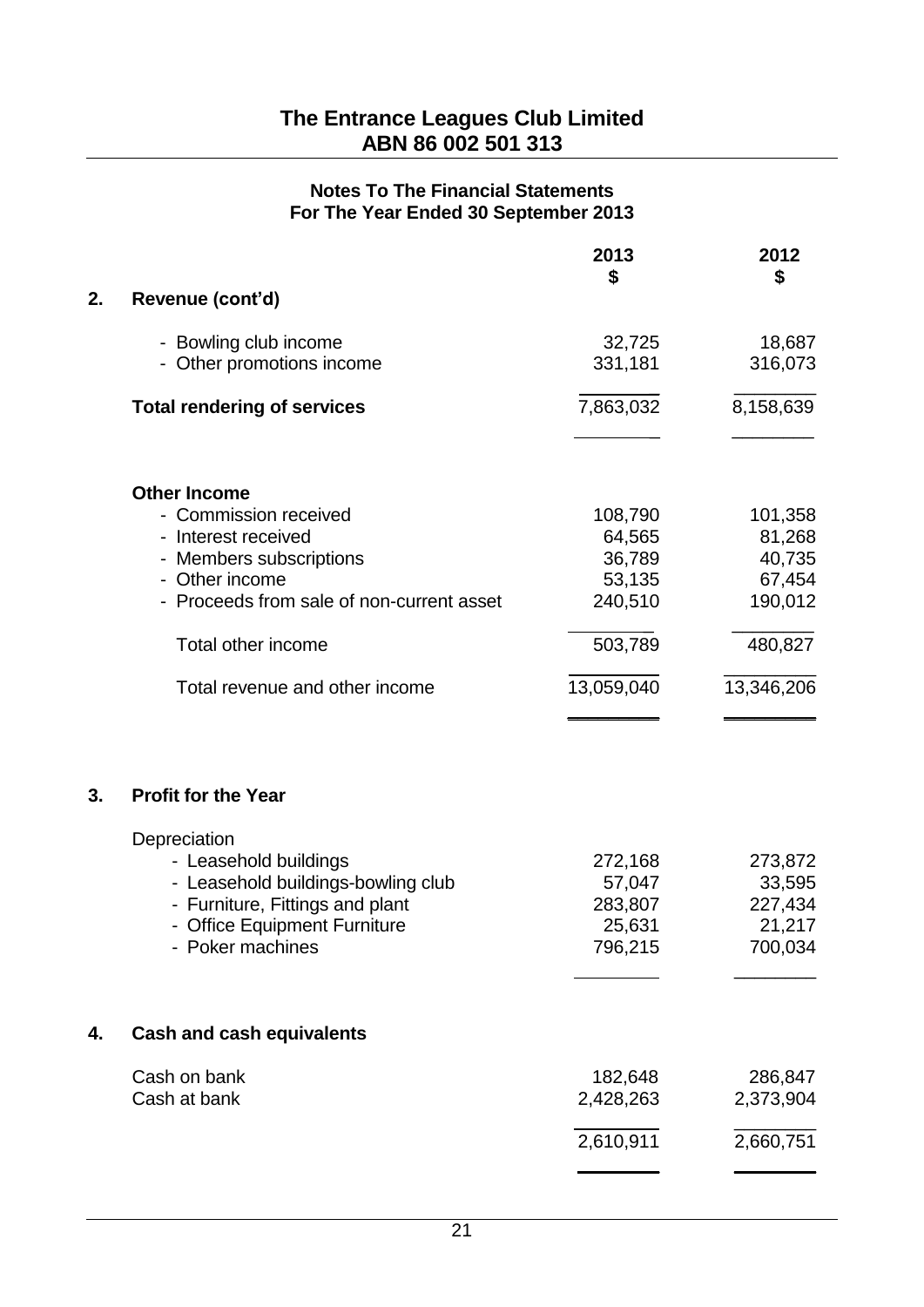|    |                                      | <b>Note</b> | 2013<br>\$  | 2012<br>\$  |
|----|--------------------------------------|-------------|-------------|-------------|
| 5. | <b>Trade and other receivables</b>   |             |             |             |
|    | Other debtors                        |             | 46,711      | 56,031      |
|    |                                      |             | 46,711      | 56,031      |
| 6. | <b>Inventories</b>                   |             |             |             |
|    | <b>Bar Stock</b>                     |             | 58,939      | 50,715      |
|    | <b>Catering Stock</b>                |             | 8,143       | 11,747      |
|    | Merchandise and prizes               |             | 15,858      | 14,522      |
|    |                                      |             | 82,940      | 76,984      |
| 7. | <b>Other Assets</b>                  |             |             |             |
|    | Prepayments                          |             | 190,077     | 181,730     |
|    | Deposits                             |             | 8,913       | 8,550       |
|    |                                      |             | 198,990     | 190,280     |
|    |                                      |             |             |             |
| 8. | <b>Property, Plant and Equipment</b> |             |             |             |
|    | Leasehold buildings - at cost        |             | 9,092,466   | 9,078,863   |
|    | Less: Accumulated depreciation       |             | (3,057,362) | (2,785,194) |
|    |                                      |             | 6,035,104   | 6,293,669   |
|    |                                      |             |             |             |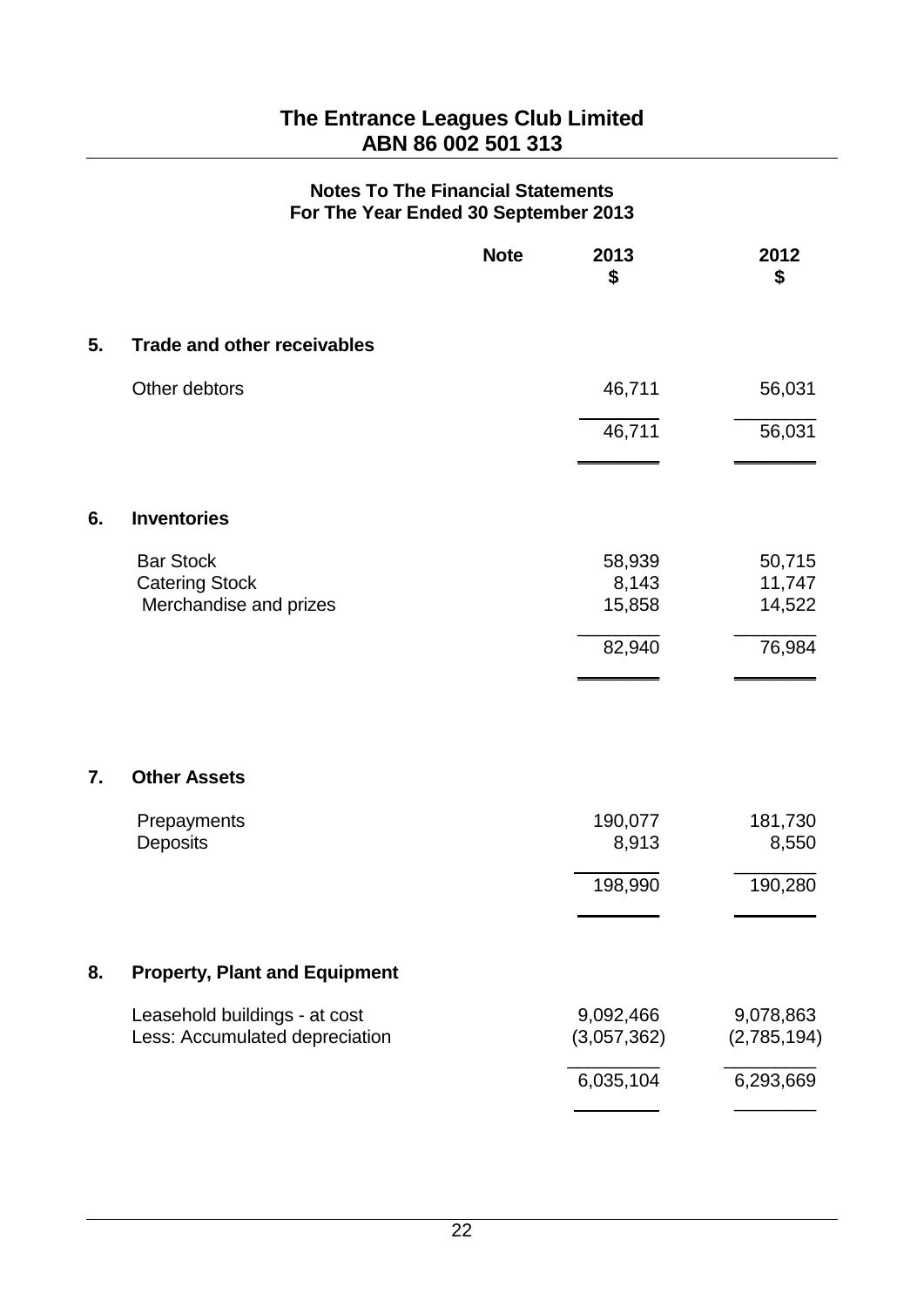|    |                                                                                                    | <b>Note</b> | 2013<br>\$               | 2012<br>\$               |
|----|----------------------------------------------------------------------------------------------------|-------------|--------------------------|--------------------------|
| 8. | Property, Plant and Equipment (cont'd)                                                             |             |                          |                          |
|    | Leasehold Buildings - Bowling Club<br>- at independent valuation<br>Less: Accumulated amortisation | (a)         | 681,162<br>(204, 076)    | 672,582<br>(147, 029)    |
|    |                                                                                                    |             | 477,086                  | 525,553                  |
|    | Furniture, fittings & plant - at cost<br>Less: Accumulated depreciation                            |             | 3,081,376<br>(2,257,597) | 2,911,445<br>(1,973,790) |
|    |                                                                                                    |             | 823,779                  | 937,655                  |
|    | Office equipment & furniture - at cost<br>Less: Accumulated depreciation                           |             | 236,291<br>(187, 890)    | 206,553<br>(162, 260)    |
|    |                                                                                                    |             | 48,401                   | 44,293                   |
|    | Poker machines - at cost<br>Less: Accumulated depreciation                                         |             | 5,007,845<br>(3,218,371) | 4,214,747<br>(2,971,028) |
|    |                                                                                                    |             | 1,789,474                | 1,243,719                |
|    | Plant, equipment & vehicles under lease<br>Less: Accumulated amortisation                          |             | 123,495<br>(123, 495)    | 123,495<br>(123, 495)    |
|    |                                                                                                    |             |                          |                          |
|    | <b>Total Property, Plant and Equipment</b>                                                         |             | 9,173,844                | 9,044,889                |
|    |                                                                                                    |             |                          |                          |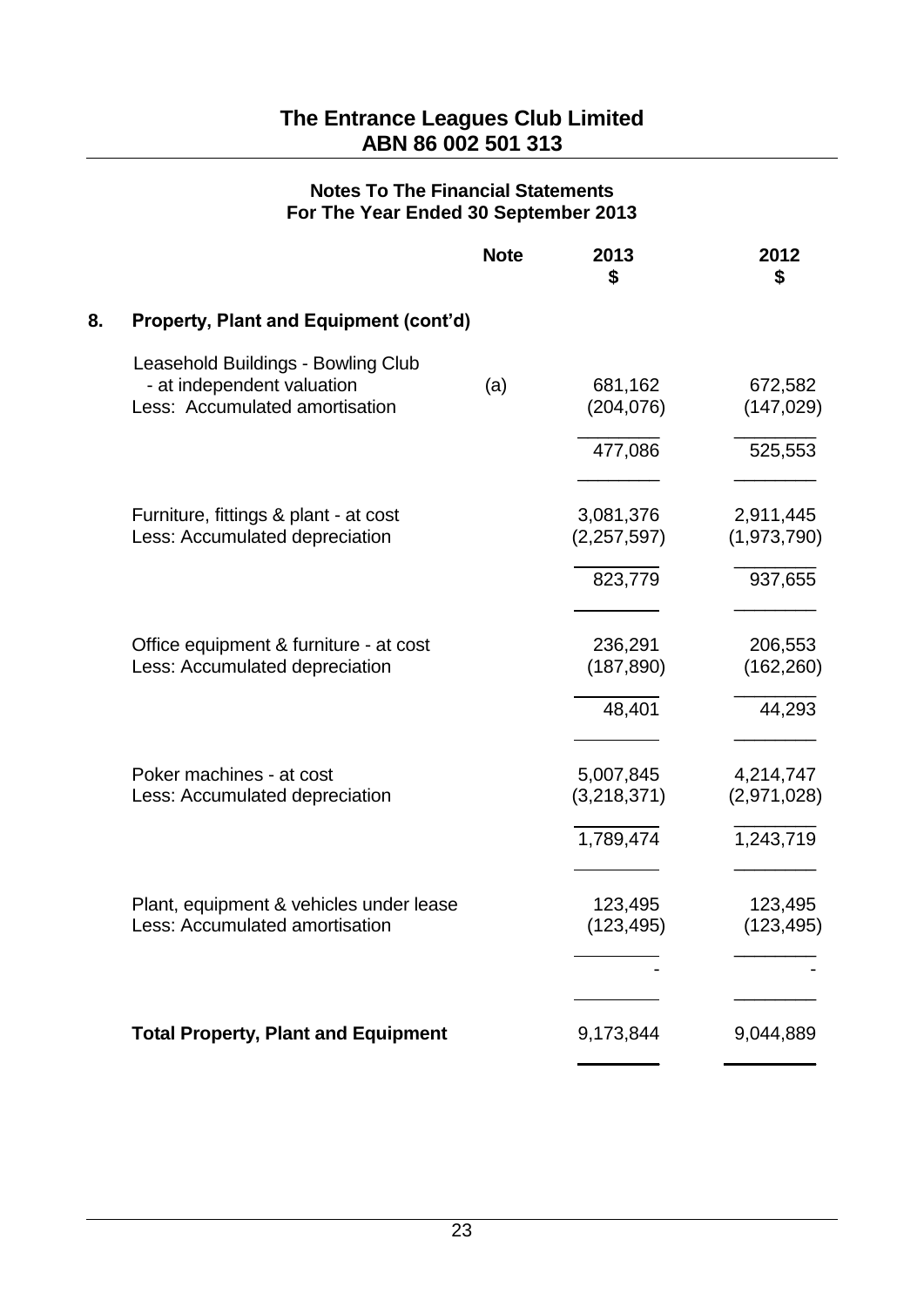| <b>Note</b> | 2013 | 2012 |
|-------------|------|------|
|             | \$   | \$   |

# **8. Property, Plant and Equipment (cont'd)**

(a) The valuation of The Golden Hind Women's Bowling Club leasehold buildings was based on the assessment of the current market value. The independent valuation on 7 September 2000 was carried out by Robertson & Robertson.

#### **Movements in Carrying Amounts**

Movement in the carrying amount for each class of property, plant and equipment between the beginning and the end of the current financial year.

|                     | Leasehold<br><b>Buildings</b> | Leasehold<br><b>Buildings</b><br>-<br>Bowling club | Furniture,<br><b>Fittings</b><br>&<br>Plant | Office<br>Equipment &<br>Furniture | Poker<br><b>Machines</b> | Capital<br>Works         | Total       |
|---------------------|-------------------------------|----------------------------------------------------|---------------------------------------------|------------------------------------|--------------------------|--------------------------|-------------|
| Balance at          |                               |                                                    |                                             |                                    |                          |                          |             |
| beginning of year   | 6,293,669                     | 525,553                                            | 937,655                                     | 44,293                             | 1,243,719                | ۰                        | 9,044,889   |
| Additions           | 13,603                        | 8,580                                              | 169,931                                     | 29,739                             | 1,613,329                | $\overline{\phantom{0}}$ | 1,835,182   |
| <b>Disposals</b>    |                               |                                                    |                                             |                                    | (271, 359)               | ۰                        | (271, 359)  |
| Depreciation        | (272, 168)                    | (57, 047)                                          | (283, 807)                                  | (25, 631)                          | (796, 215)               | -                        | (1,434,868) |
| expense             |                               |                                                    |                                             |                                    |                          |                          |             |
| Carrying amount at  | 6,035,104                     | 477,086                                            | 823,779                                     | 48,401                             | 1,789,474                | ۰                        | 9,173,844   |
| the end of the year |                               |                                                    |                                             |                                    |                          |                          |             |

#### **9. Intangible assets**

|     | Poker machine entitlements | 172,190 | 172,190 |
|-----|----------------------------|---------|---------|
| 10. | Trade and other payables   |         |         |
|     | Current                    |         |         |
|     | <b>Trade Creditors</b>     | 603,815 | 339,520 |
|     | Accruals                   | 345,082 | 426,122 |
|     |                            | 948,897 | 765,642 |
|     |                            |         |         |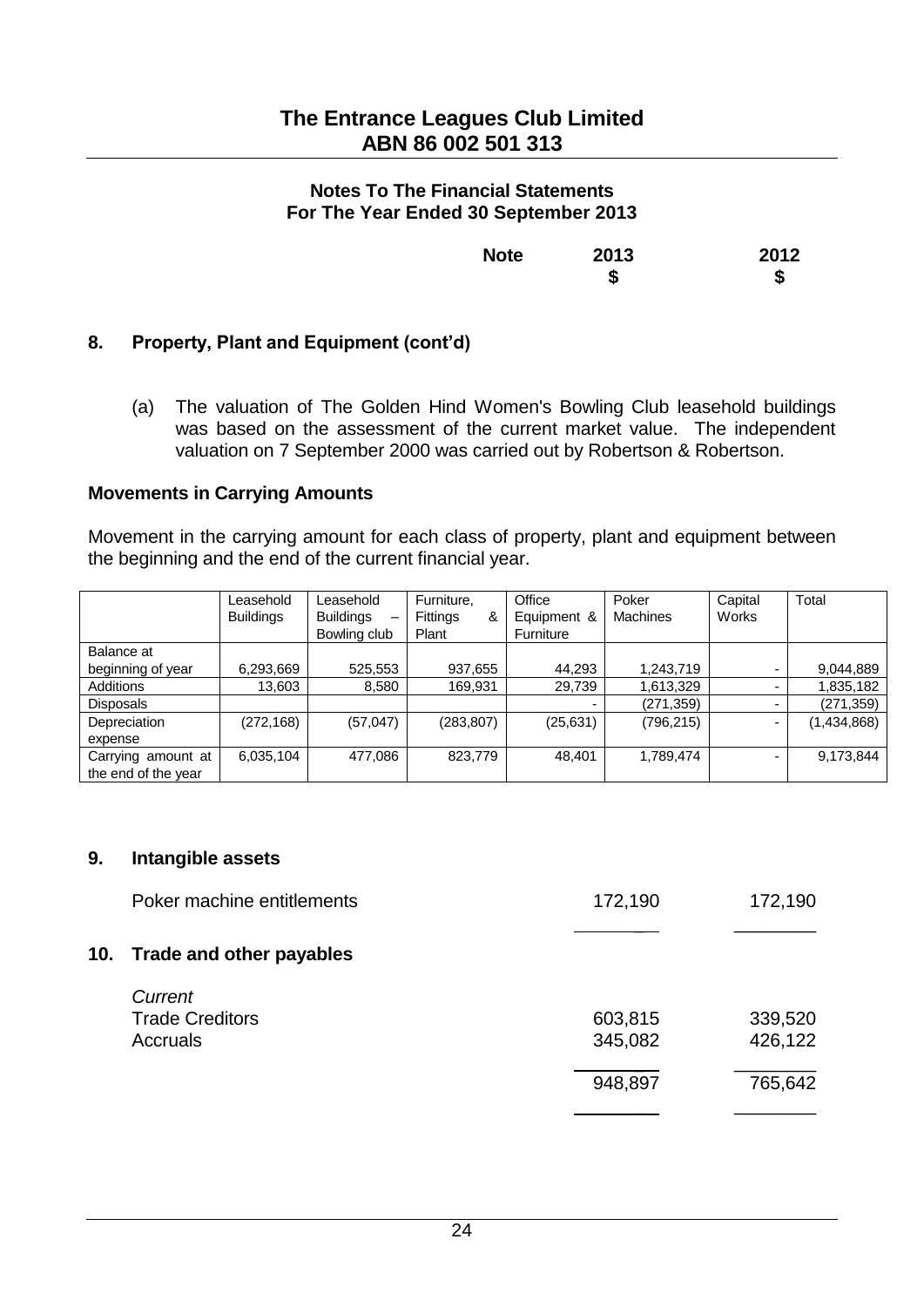|     |                                  | <b>Note</b> | 2013<br>\$ | 2012<br>\$ |
|-----|----------------------------------|-------------|------------|------------|
| 11. | <b>Borrowings</b>                |             |            |            |
|     | Current:<br>Secured:             |             |            |            |
|     | <b>Bill Facility</b>             | (i)         |            | 357,412    |
|     |                                  |             |            | 357,412    |
|     |                                  |             |            |            |
|     | Non-Current:                     |             |            |            |
|     | Secured:<br><b>Bill Facility</b> | (i)         | 1,073,016  | 1,102,988  |
|     |                                  |             |            |            |

#### **Secured Liabilities:**

- (i) Secured by Registered First Mortgage over the Company's leased land and buildings, an equitable mortgage over the assets and undertakings of the Company and a letter of set-off over Term deposits.
- (ii) Effectively secured over the assets involved.

## **12. Provisions**

| Current             |         |         |
|---------------------|---------|---------|
| Annual leave        | 149,633 | 150,399 |
| Long Service Leave  | 173,213 | 155,898 |
|                     | 322,846 | 306,297 |
| <b>Non-Current</b>  |         |         |
| Long Service Leave  | 49,392  | 64,157  |
| <b>Annual Leave</b> | 47,776  | 57,163  |
|                     | 97,168  | 121,320 |
|                     |         |         |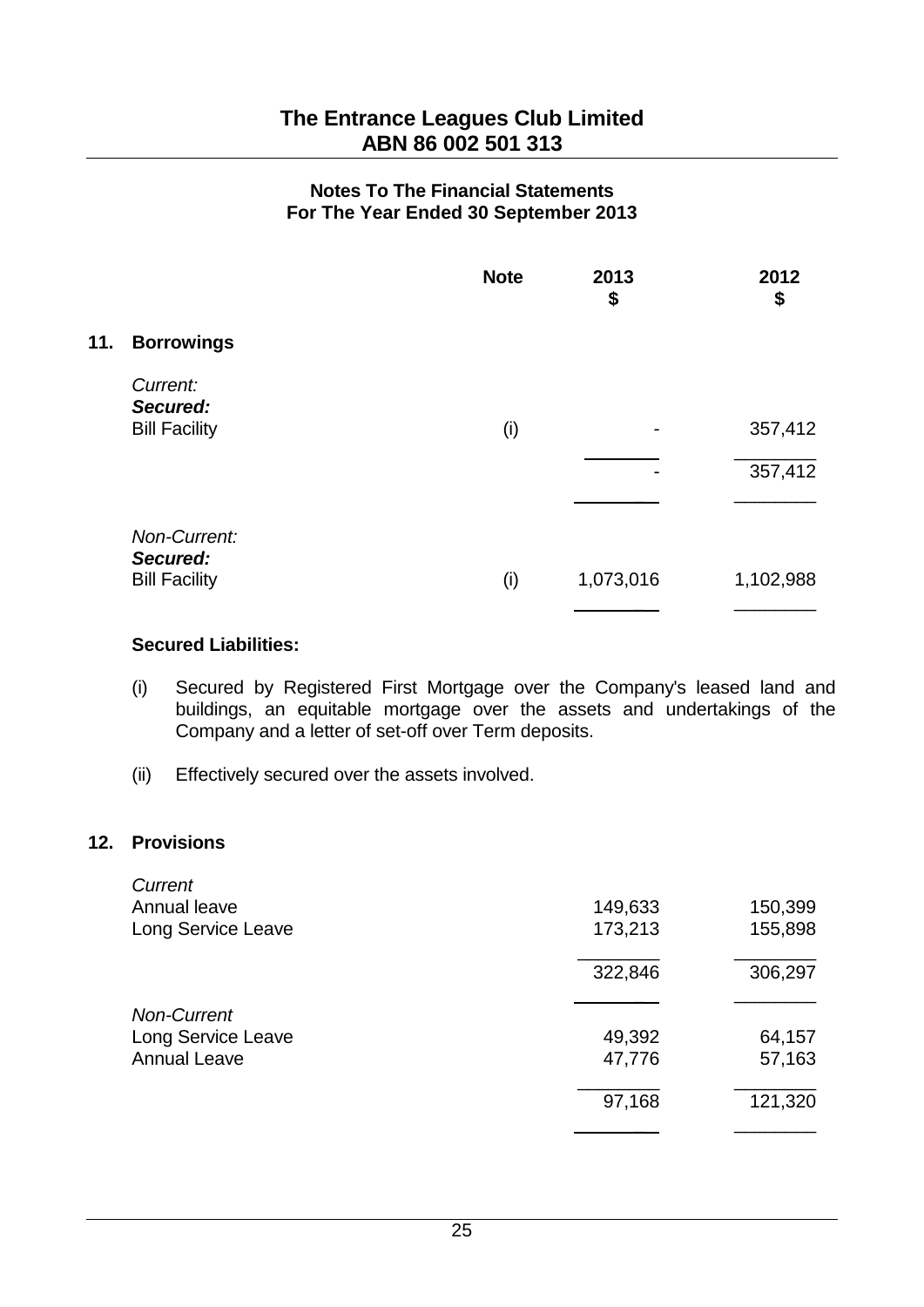|     |                                                         | <b>Note</b> | 2013<br>\$ | 2012<br>\$ |
|-----|---------------------------------------------------------|-------------|------------|------------|
| 13. | <b>Other Liabilities</b>                                |             |            |            |
|     | Current<br>Members' subscriptions in advance            |             | 10,544     | 10,530     |
|     |                                                         |             | 10,544     | 10,530     |
|     | <b>Non Current</b><br>Members' subscriptions in advance |             | 19,776     | 24,097     |

## **14. Financial Risk Management**

The carrying amounts for each category of financial instruments, measured in accordance with the accounting policies to these financial statements, are as follows:

## **Financial assets**

| Cash and other equivalents<br>Trade and other receivables | 2,610,911<br>46,711 | 2,660,751<br>56,031 |
|-----------------------------------------------------------|---------------------|---------------------|
|                                                           | 2,657,622           | 2,716,782           |
|                                                           |                     |                     |
| <b>Financial liabilities</b>                              |                     |                     |
| Financial liabilities at amortised cost:                  |                     |                     |
| Trade and other payables                                  | 948,897             | 765,642             |
| <b>Borrowings</b>                                         | 1,073,000           | 1,460,400           |
|                                                           | 2,021,897           | 2,226,042           |
|                                                           |                     |                     |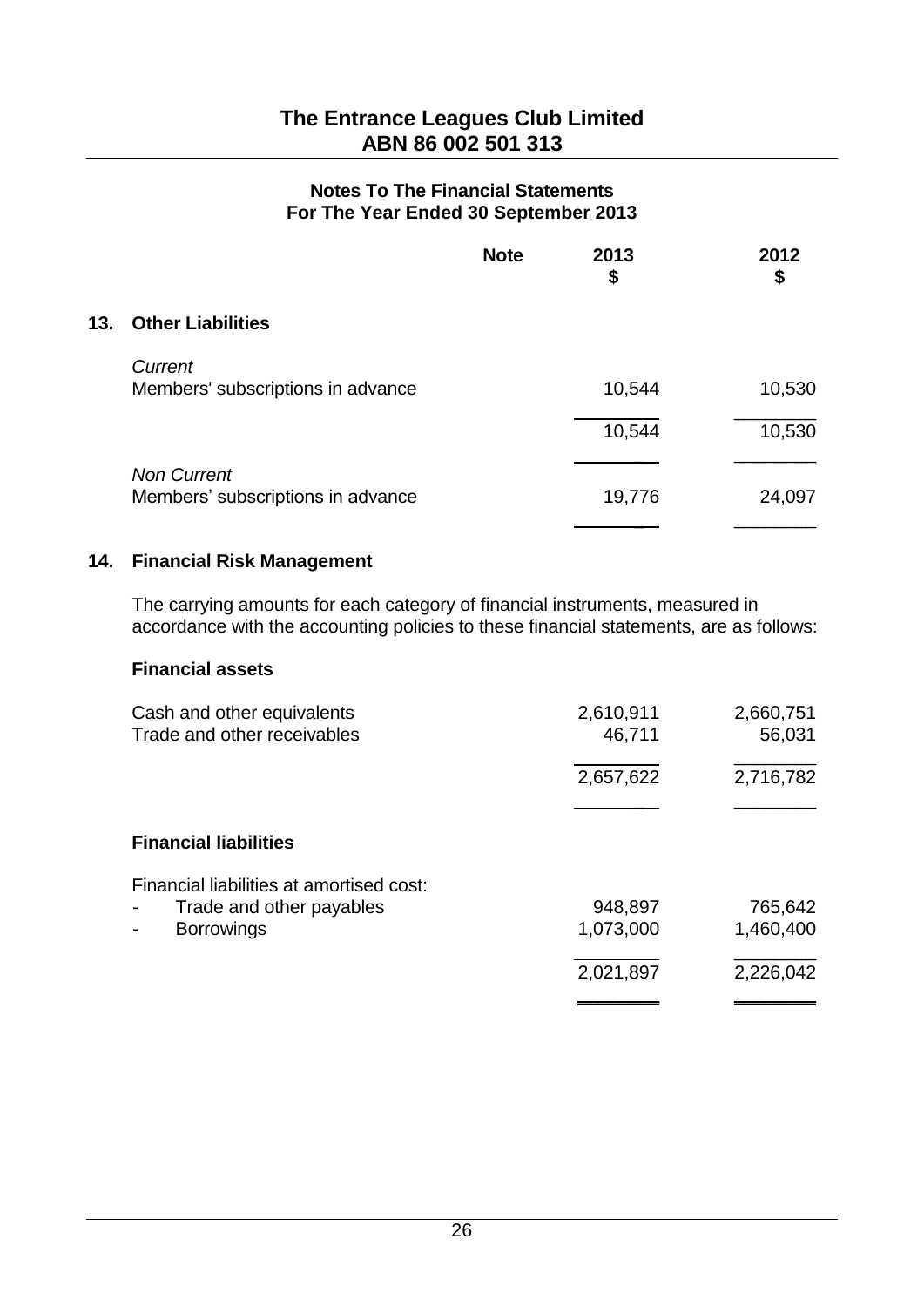|     |                                             | <b>Note</b> | 2013<br>\$ | 2012<br>\$ |
|-----|---------------------------------------------|-------------|------------|------------|
| 15. | <b>Key Management Personnel Disclosures</b> |             |            |            |
|     | Key management personnel compensation       |             | 563,560    | 451,362    |

## **16. Related Party Transactions**

The directors also purchased goods from the company on the same terms and conditions available to the company's employees, members and guests.

## **17. Operating Lease Commitments**

| Non-cancellable operating leases contracted<br>For but not capitalised in the financial statements<br>Payable |           |           |
|---------------------------------------------------------------------------------------------------------------|-----------|-----------|
| - not later than 1 year                                                                                       | 157,768   | 154,128   |
| - later than 1 year but not later than 5 years                                                                | 631,070   | 616,512   |
| - later than 5 years but not later than 10 years                                                              | 788,838   | 770,640   |
|                                                                                                               | 1,577,676 | 1,541,280 |
|                                                                                                               |           |           |

## **18. Cash Flow Information**

## *(a) Cash and cash equivalents*

Cash at the end of the financial year as shown in the statement of cash flows is reconciled to the items in the statement of financial position as follows:

| Cash on hand<br>Cash at bank | 182,648<br>2,428,263 | 286,847<br>2,373,904 |
|------------------------------|----------------------|----------------------|
|                              | 2,610,911            | 2,660,751            |
|                              |                      |                      |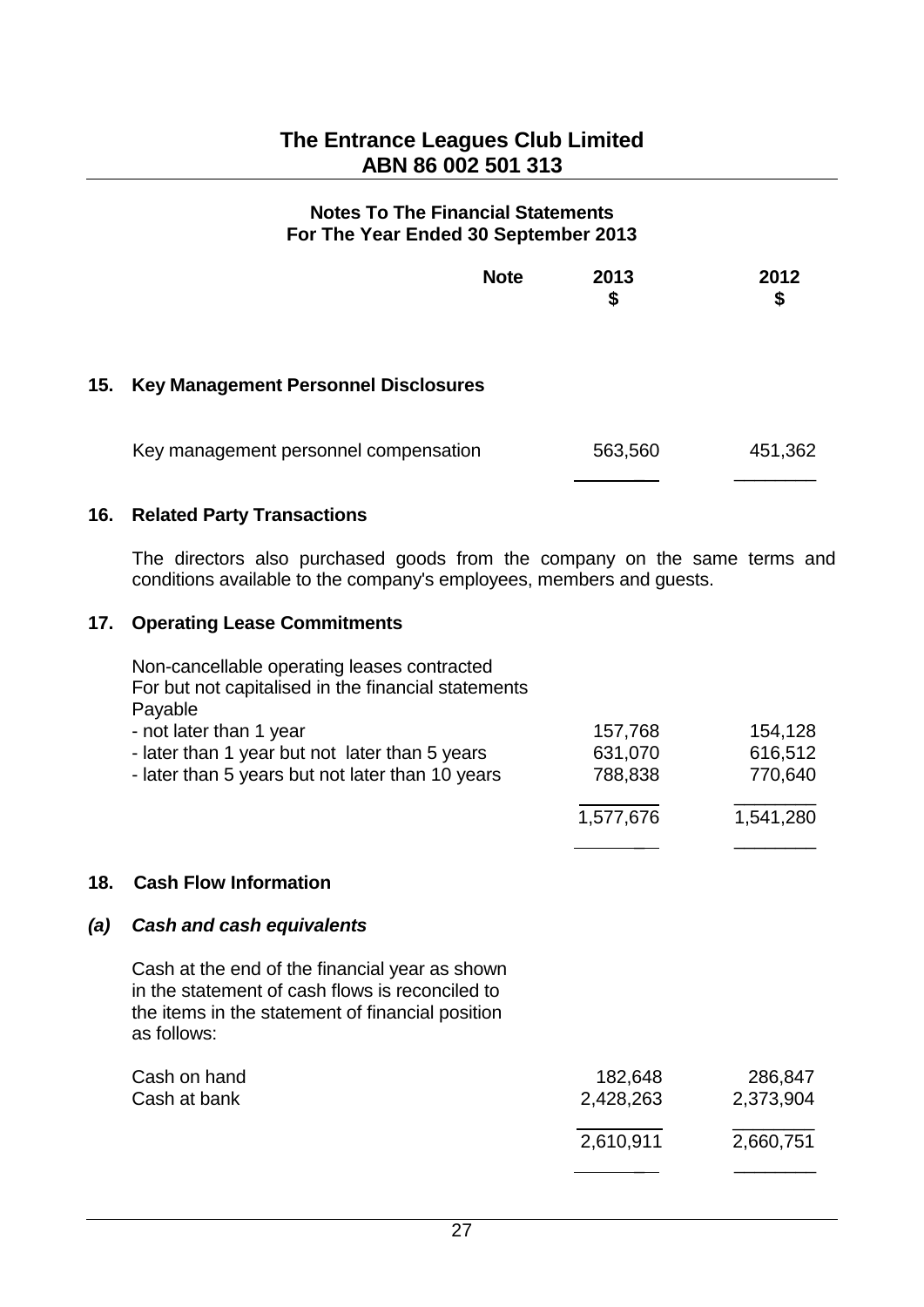|     |                                                                                                        | 2013<br>\$         | 2012<br>\$        |
|-----|--------------------------------------------------------------------------------------------------------|--------------------|-------------------|
| 18. | <b>Cash Flow Information</b>                                                                           |                    |                   |
| (b) | <b>Reconciliation of Cash Flow from</b><br><b>Operations with Operating Profit</b><br>after Income Tax |                    |                   |
|     | Operating profit after Income Tax<br>Non-cash flows in operating profit                                | 300,500            | 1,122,707         |
|     | Amortisation                                                                                           | 57,047             | 33,595            |
|     | Depreciation                                                                                           | 1,377,821          | 1,222,554         |
|     | Profit on sale of non-current assets                                                                   | (240, 510)         | (190, 013)        |
|     | Changes in assets and liabilities                                                                      |                    |                   |
|     | Trade and other receivables                                                                            | 9,320              | 36,628            |
|     | Inventories                                                                                            | (5,956)            | (257)             |
|     | Other assets                                                                                           | (8,710)            | (5,356)           |
|     | (Decrease)/increase in trade and other payables<br>Increase in other liabilities                       | 183,255            | (149, 341)<br>830 |
|     | Increase /(Decrease)in provisions                                                                      | (4,307)<br>(7,603) | 28,616            |
|     |                                                                                                        |                    |                   |
|     | <b>Cash Flows from Operations</b>                                                                      | 1,660,857          | 2,099,963         |
|     |                                                                                                        |                    |                   |
| (c) | <b>Loan facilities</b>                                                                                 |                    |                   |
|     | Loan facilities                                                                                        | 1,073,000          | 2,073,000         |
|     | Amount utilised                                                                                        |                    | 1,460,400         |
|     | Unused credit facility                                                                                 | 1,073,000          | 612,600           |
|     |                                                                                                        |                    |                   |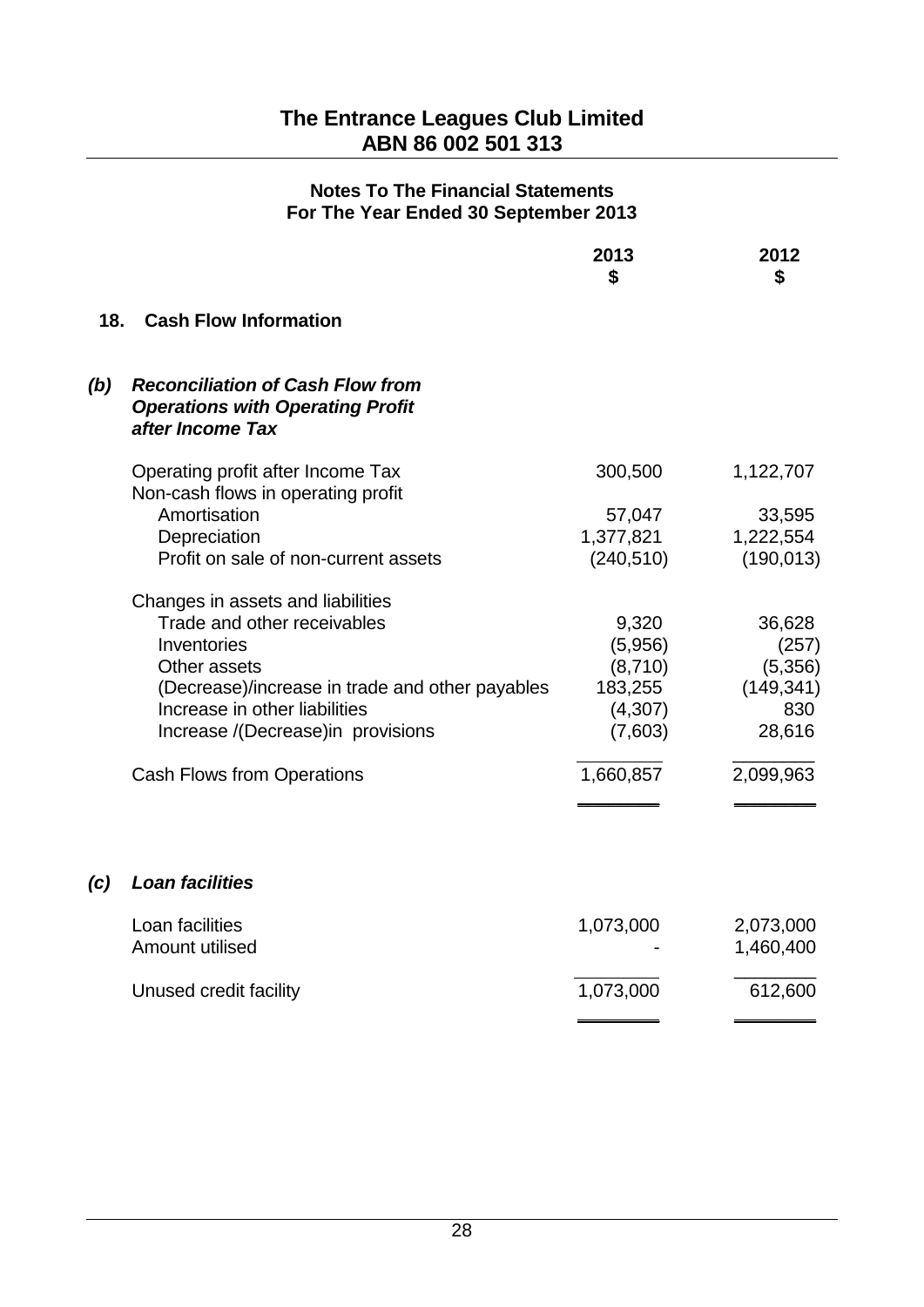### **Directors' Declaration For The Financial Year Ended 30 September 2013**

In accordance with a resolution of the directors of The Entrance Leagues Club (Reduced Disclosure Requirements) Limited, the directors of the company declare that:

- 1. The financial statements and notes, as set out on pages 9 to 30, are in accordance with the Corporations Act 2001:
	- (a) comply with Australian Accounting Standards- Reduced Disclosure Requirements; and
	- (b) give a true and fair view of the financial position as at 30 June 2013 and of its performance for the year ended on that date.
- 2. In the directors' opinion, there are reasonable grounds to believe that the company will be able to pay its debts as and when they become due and payable.

**Director** Director **Director** 

**D L Hart V P Mitchell** 

BATEAU BAY NSW

Dated: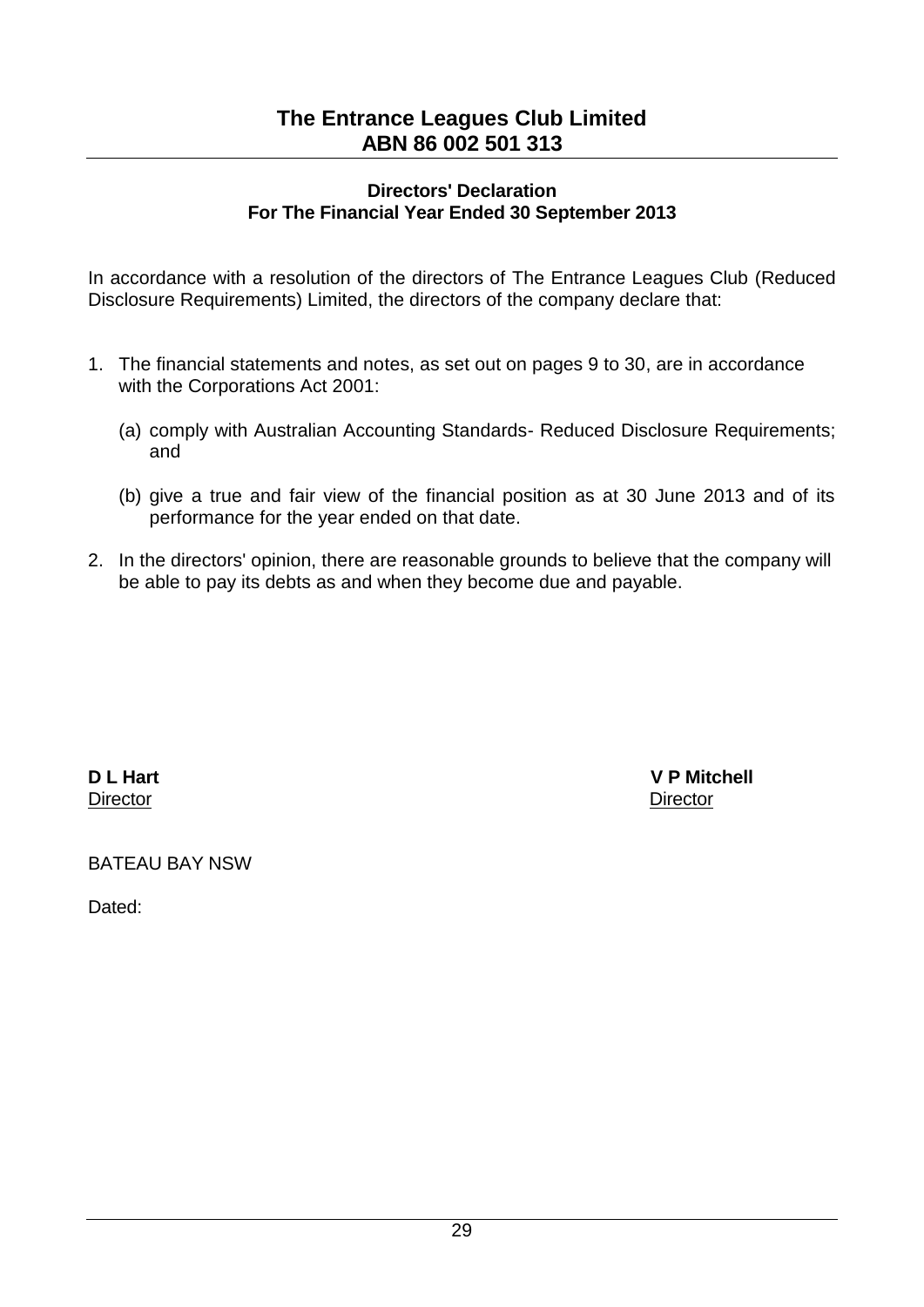## **Report on the Financial Report**

We have audited the accompanying financial report of The Entrance Leagues Club (Reduced Disclosure Requirements) Limited (the company), which comprises the statement of financial position as at 30 June 2013, statement of comprehensive income, statement of changes in equity and statement of cash flows for the year then ended, notes comprising a summary of significant accounting policies and other explanatory information, and the directors' declaration.

## **Directors' Responsibility for the Financial Report**

The directors of the company are responsible for the preparation of the financial report that gives a true and fair view in accordance with Australian Accounting Standards and the Corporations Act 2001 and for such internal control as the directors determine is necessary to enable the preparation of the financial report that is free from material misstatement, whether due to fraud or error.

## **Auditor's Responsibility**

Our responsibility is to express an opinion on the financial report based on our audit. We conducted our audit in accordance with Australian Auditing Standards. Those standards require that we comply with relevant ethical requirements relating to audit engagements and plan and perform the audit to obtain reasonable assurance whether the financial report is free from material misstatement.

An audit involves performing procedures to obtain audit evidence about the amounts and disclosures in the financial report. The procedures selected depend on the auditor's judgment, including the assessment of the risks of material misstatement of the financial report, whether due to fraud or error. In making those risk assessments, the auditor considers internal control relevant to the entity's preparation of the financial report that gives true and fair view in order to design audit procedures that are appropriate in the circumstances, but not for the purpose of expressing an opinion on the effectiveness of the entity's internal control. An audit also includes evaluating the appropriateness of accounting policies used and the reasonableness of accounting estimates made by the directors, as well as evaluating the overall presentation of the financial report.

We believe that the audit evidence we have obtained is sufficient and appropriate to provide a basis for our audit opinion.